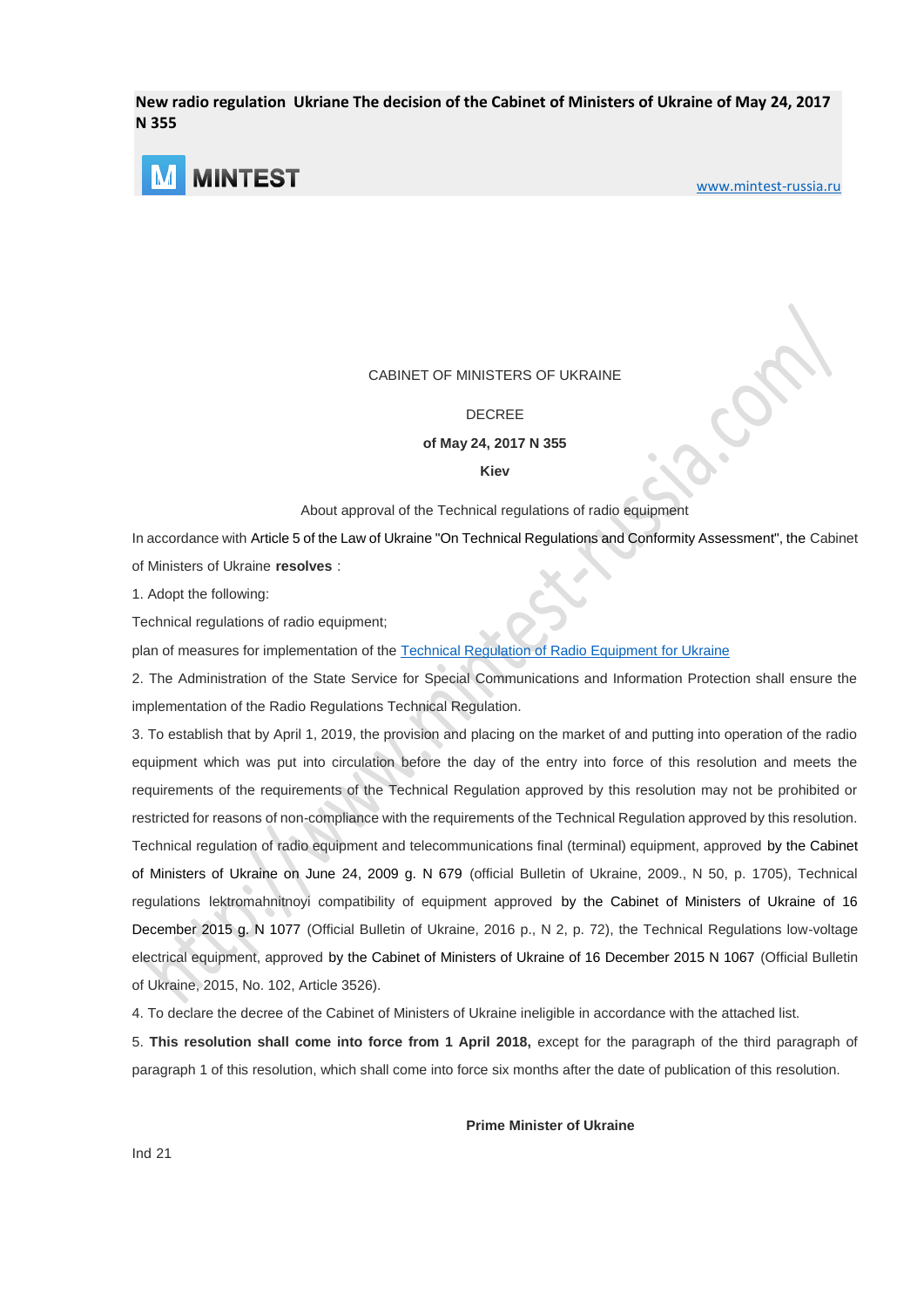#### APPROVED

the decision of the Cabinet of Ministers of Ukraine of May 24, 2017 N 355

## [TECHNICAL REGULATION](http://www.mintest-russia.com/sertifikatsiya-produktsii/ukrainian-certification/) radio equipment Ukraine

#### General part

1. These Technical Regulations establish the requirements for radio equipment, which is provided on the market and put into operation in Ukraine regardless of the form of delivery, including the implementation of radio equipment in a remote manner.

This Technical Regulation was developed on the basis of Directive 2014/53 / EC of the European Parliament and of the Council of 16 April 2014 on the harmonization of member states' legislation on the market of radio equipment and repeal of Directive 1999/5 / EC.

2. The following technical regulations do not apply to the following radio equipment:

1) radio equipment used by radio amateurs in accordance with the Amateur Radio Regulations of Ukraine, if such equipment is not available on the market.

It should be considered not to be available on the market:

radio assembly assemblies, which are intended for use by radio amateurs;

radio equipment, modified by radio amateurs for their own use;

radio equipment, made personally by radio amateurs for experimental and scientific purposes related to amateur radio communication;

2) ship equipment covered by the Technical Regulations for Marine Equipment, approved by the Resolution of the Cabinet of Ministers of Ukraine of September 5, 2007 N 1103 (Official Gazette of Ukraine, 2007, No. 67, item 2588);

3) articles of aviation equipment, specified in paragraph 51 of the first part of Article 1 of the Air Code of Ukraine ;

4) Custom-made kits that will be used exclusively in research facilities.

3. The operation of this Technical Regulation does not apply to radio equipment used solely for the purpose of providing public safety, defense and security of the state, protection of the state border, criminal procedure, functioning of the unified civil-military system of organization of air traffic of Ukraine.

4. Radio equipment covered by this Technical Regulation shall not be subject to:

The technical regulation of low-voltage electrical equipment, approved by the decree of the Cabinet of Ministers of Ukraine dated December 16, 2015 N 1067 (Official Bulletin of Ukraine, 2015, No. 102, item 3526), except for the cases specified in the paragraph of the second clause 6 of this Technical Regulation;

Technical regulation on electromagnetic compatibility of equipment, approved by the Resolution of the Cabinet of Ministers of Ukraine dated December 16, 2015 N 1077 (Official Bulletin of Ukraine, 2016, N 2, Article 72), except for the cases specified in the paragraph of the third clause 6 of this Technical Regulation .

5. For the purposes of this Technical Regulation, the terms are used in the following meaning:

1) accreditation of conformity assessment bodies (hereinafter - accreditation) - certification by the national accreditation body of the fact that the conformity assessment body meets the requirements of national standards harmonized with the relevant international and European standards and, if necessary, any additional requirements for accreditation in the relevant areas for conducting a specified conformity assessment activity;

2) commissioning - the use of radio equipment at its destination by the consumer (user) in Ukraine for the first time;

3) putting into circulation - provision of radio equipment on the Ukrainian market for the first time;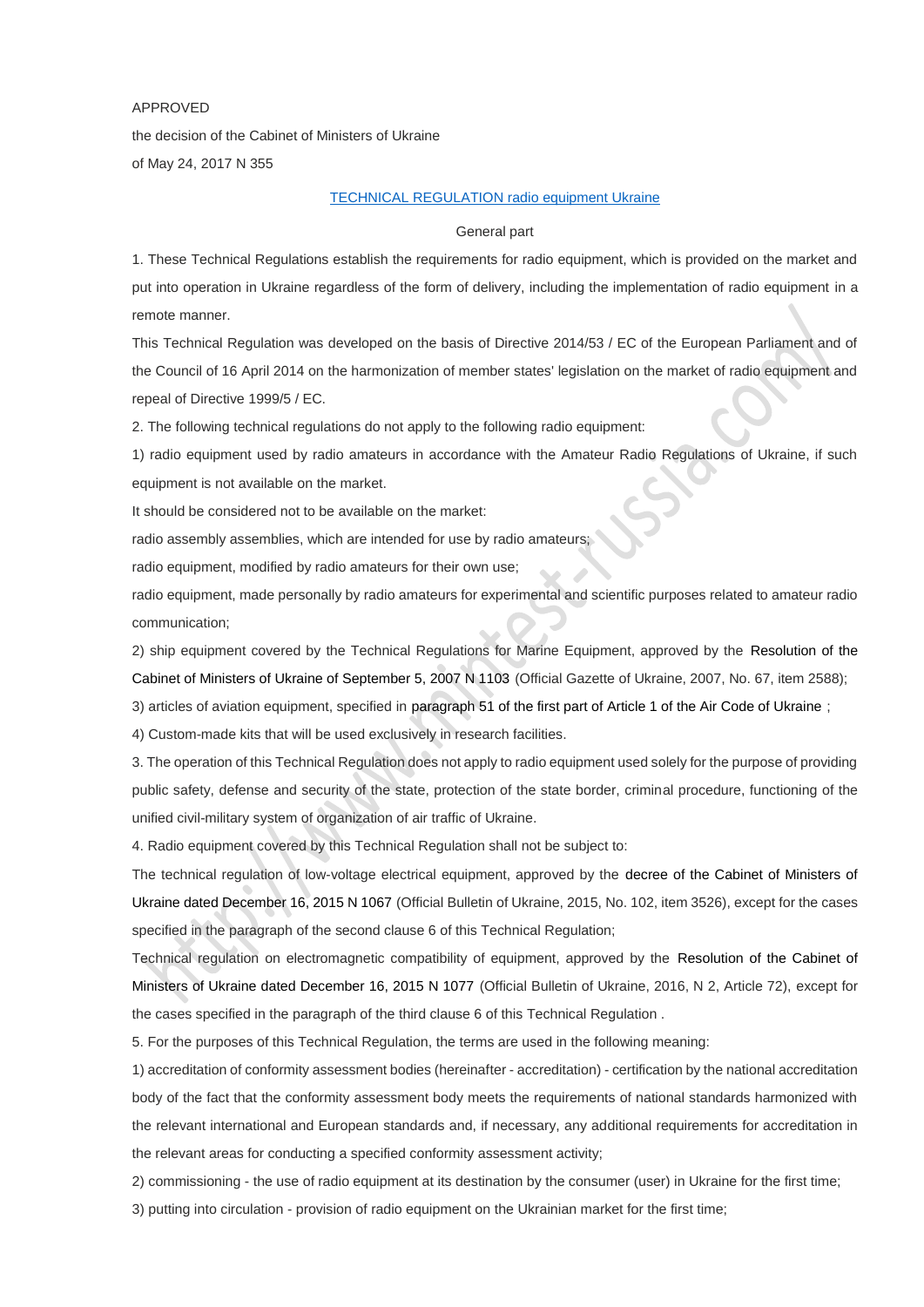4) type of radio equipment - a group of radio equipment having the same scope of use as intended;

5) withdrawal from circulation - any measure aimed at preventing the provision of radio equipment in the supply chain of radio equipment in the market of radio equipment;

6) "manufacturer" means any natural or legal person (resident or non-resident of Ukraine) who manufactures radio equipment or entrusts the development or manufacture of such equipment and sells such radio equipment under its own name or trademark;

7) "withdrawal" means any measure aimed at ensuring the return of radio equipment that has already been provided to the consumer (user);

8) electromagnetic interference - any electromagnetic phenomenon, which may impair the functioning of the equipment. Electromagnetic interference may be electromagnetic noise, unwanted signal or change in the medium of distribution; 9) the mark of conformity to the technical regulations - the marking by which the manufacturer indicates that the radio equipment meets the requirements applicable to the radio equipment and specified in the technical regulations that provide for such marking;

10) "importer" means any natural or legal person who is a business entity, a resident of Ukraine and who places radio equipment on the territory of Ukraine originating from another country;

11) "provision on the market" means any paid or royalty-free supply of radio equipment for the distribution, consumption or use on the market of Ukraine in the course of business activities;

12) national accreditation body - national accreditation body of Ukraine as defined in Article 6 of the Law of Ukraine "On accreditation of conformity assessment bodies" ;

13) conformity assessment body - an enterprise, institution, organization or a structural unit that conducts conformity assessment activities, including testing, certification and inspection;

14) conformity assessment is the process of proving that the requirements of this Technical Regulation relating to radio equipment are met;

15) radio determination - to determine the location, speed and / or other characteristics of the object or to obtain information about such parameters by means of the properties of the propagation of radio waves;

16) radio communication - telecommunication, which is carried out using radio waves;

17) radio interface - a set of conditions for the use of radio technology as defined in the Plan for the use of the radio frequency resource of Ukraine, approved by the Resolution of the Cabinet of Ministers of Ukraine of June 9, 2006 N 815 (Official Gazette of Ukraine, 2006, No. 24, item 1771);

18) "radio equipment" means an electrical or electronic product which is intended for the emission and / or reception of radio waves for the purpose of radio communication and / or radio determination, or an electrical or electronic product which must be equipped with an additional device intended for radiation and / or radio waves reception for the purpose of radio communication and / or radio determination;

19) radio waves - these are electromagnetic waves with frequencies lower than 3000 GHz that propagate in space without artificial guiding medium;

20) Distributor - Any other than the manufacturer or importer, natural or legal person in the supply chain of radio equipment providing radio equipment in the Ukrainian market:

21) business entities - manufacturer, authorized representative, importer and distributor;

22) "technical specification" means a document specifying the technical requirements which radio equipment must meet;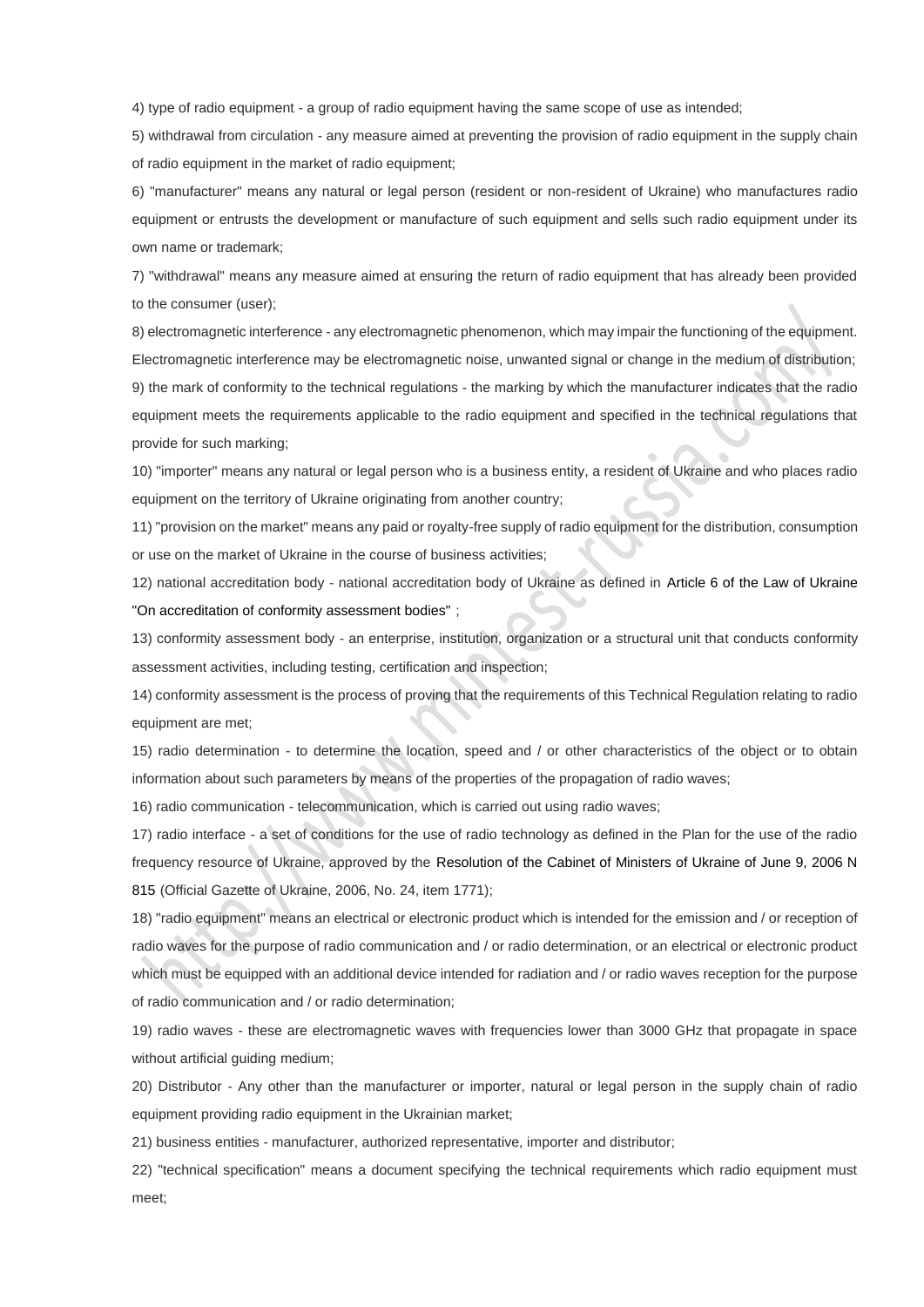23) authorized representative - any natural or legal person - a resident of Ukraine who has received from the manufacturer a written mandate to act on his behalf in accordance with the tasks specified in such an assignment;

24) harmful interference is a hindrance that interferes with the operation of the radio navigation service or other emergency radio services or such interference that significantly impairs the quality, complicates or repeatedly interrupts the operation of radiocommunication services that operate in accordance with the law.

In this Technical Regulation, the terms "harmonized European standard", "appointing authority", "presumption of conformity", "appointment", "risk" are used in the meaning specified in the Law of Ukraine "On Technical Regulations and Conformity Assessment" ; the term "improper use of the mark of conformity with the technical regulations" - in the sense specified in the Law of Ukraine "On State Market Surveillance and Control of Non-Food Products" ; the terms "user", "supply chain", "supply of products", in the sense specified in the Law of Ukraine "On General Safety of Non-Food Products" ; the term "national standard" - in the sense given in the Law of Ukraine "On Standardization" .

#### Essential requirements

6. The radio equipment shall be designed in such a way as to ensure:

protection of health, safety of people and domestic animals, property protection, including taking into account the safety requirements set forth in the Technical Regulations of Low Voltage Electric Equipment, approved by the Decree of the Cabinet of Ministers of Ukraine dated December 16, 2015 N 1067 , but without the use of voltage constraints ;

the appropriate level of electromagnetic compatibility, established in the Technical Regulation on electromagnetic compatibility of equipment, approved by the Decree of the Cabinet of Ministers of Ukraine dated December 16, 2015 N 1077 .

7. Radio equipment should be designed in such a way as to effectively use and maintain the effective use of the radio frequency resource of Ukraine in the relevant radio technology and to avoid harmful interference.

In order to ensure compliance with this requirement, the radio equipment shall be designed as follows:

If the transmitter is properly installed, serviced and used by its intended purpose, it emits radio waves that do not create harmful interference and simultaneously undesirable radiation produced by the transmitter (eg, adjacent channels, offband radiation, etc.) with a potential negative effect of ensuring electromagnetic compatibility between radio equipment of different categories of users of the radio frequency resource of Ukraine, are limited to such a level in accordance with the state of the art of design engineering, to avoid and harmful interference to other radio equipment;

the receiver must have such a level of sensitivity, selectivity, other characteristics that enable it to work properly and protect it from the risk of harmful interference, in particular on the same or on adjacent channels, from off-band radiation, etc., and thus supports the efficient use of the allocated channels, bands of radio frequencies for the corresponding radio technologies.

8. Radio equipment of certain types must be designed in such a way that it meets the following basic requirements:

1) interaction with accessories, in particular with general purpose chargers;

2) interconnection of radio equipment via networks with other radio equipment;

3) connection to the interfaces (end points of the telecommunication network of general use) of the corresponding type throughout the territory of Ukraine;

4) the work of the network has begun (connection of the device should not harm the telecommunication network of the general use, interfere with its functioning or lead to abuse of resources of this network, thereby worsening the characteristics of the quality of services);

5) protection of personal data and the confidentiality of users and subscribers;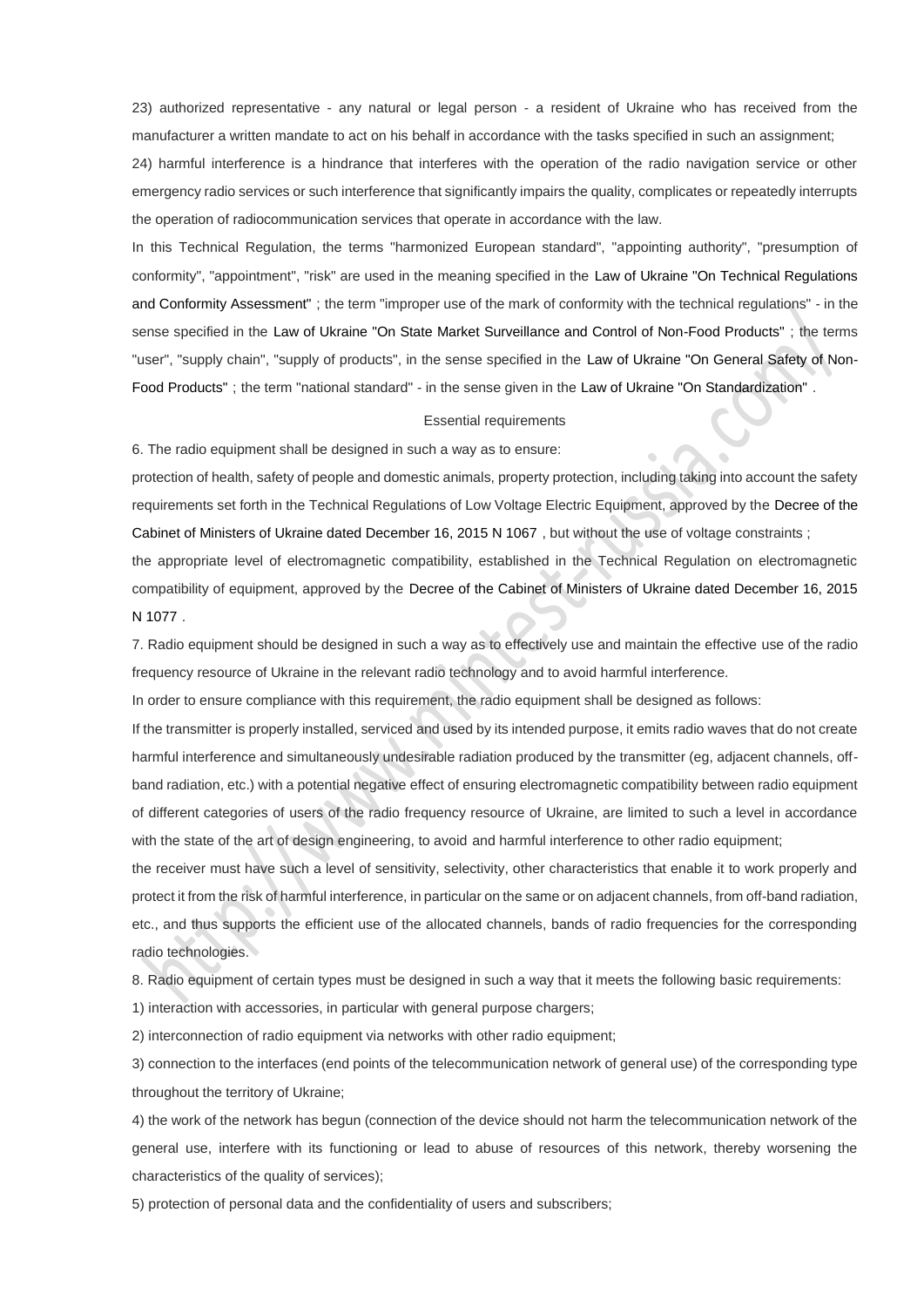6) maintaining certain functions that provide protection against fraud;

7) maintenance of certain functions providing access to emergency services;

8) maintaining certain functions that facilitate the use of such devices by users with disabilities;

9) maintaining certain functions that ensure that only such software is loaded into the radio equipment, which, in the appropriate combination with the radio equipment, has confirmed compliance with the requirements of these Technical regulations.

Types of radio equipment in the specific radio technology, which are related to the requirements, are set forth in subparagraphs 1 to 9 of this clause, are defined in the regulatory acts of the central executive authority in the field of communication.

Provide information on the relevance of combinations of radio equipment and software

9. The NCCR, in accordance with Article 26 of the Law of Ukraine "On Radio Frequency Resource of Ukraine", determines the possibility of using radio equipment, including in combination with software, which affects the observance of essential requirements.

Registration of radio equipment, which has a low level of compliance with essential requirements

10. Manufacturers prior to putting into circulation of radio equipment shall submit to NCRC information on types of radio equipment that have a low level of compliance with essential requirements for the provision of such radio equipment to the register of radio electronic equipment and emitters. The information shall contain the elements of the technical documentation specified in Annex 4, in addition to subparagraphs 2 and 3 of paragraph 1 of the said Annex.

NKRZI provides each registered type of radio equipment with a registration number that producers must place on radio equipment being put into circulation starting June 12, 2018.

11. Types of radio equipment covered by the requirements specified in clause 10 of these Technical Regulations, and the elements of the technical documentation that must be provided by the NCCRC for such types of radio equipment, are specified in the regulatory acts of the NCCR.

12. The procedure for registration of radio equipment, the registration number for radio equipment and the maintenance of the register of radio-electronic devices and emitters shall be determined by the NKRZI in accordance with the legislation.

## Provision of radio equipment on the market

13. Radio equipment is provided on the market if it meets the requirements of this Technical Regulation.

#### Commissioning and use of radio equipment

14. The radio equipment is put into operation and used if it meets the requirements of this Technical Regulation, and provided it is properly installed, serviced and used at its intended purpose.

Additional requirements for the commissioning and / or use of radio equipment for reasons related to the effective use of the radio frequency resource of Ukraine in order to avoid harmful interference, electromagnetic interference or risks to the health of the population are determined by the Plan for the use of the radio frequency resource of Ukraine, approved by the Cabinet resolution Ministers of Ukraine from June 9, 2006 N 815 .

Notification of radio interfaces and conditions for the use of radio equipment

15. The central body of executive power in the field of communication in accordance with the Plan for the use of the radio frequency resource of Ukraine, approved by the Resolution of the Cabinet of Ministers of Ukraine of June 9, 2006, No. 815 , and, upon the submission of the NCCRC, publishes radio interfaces on its official website.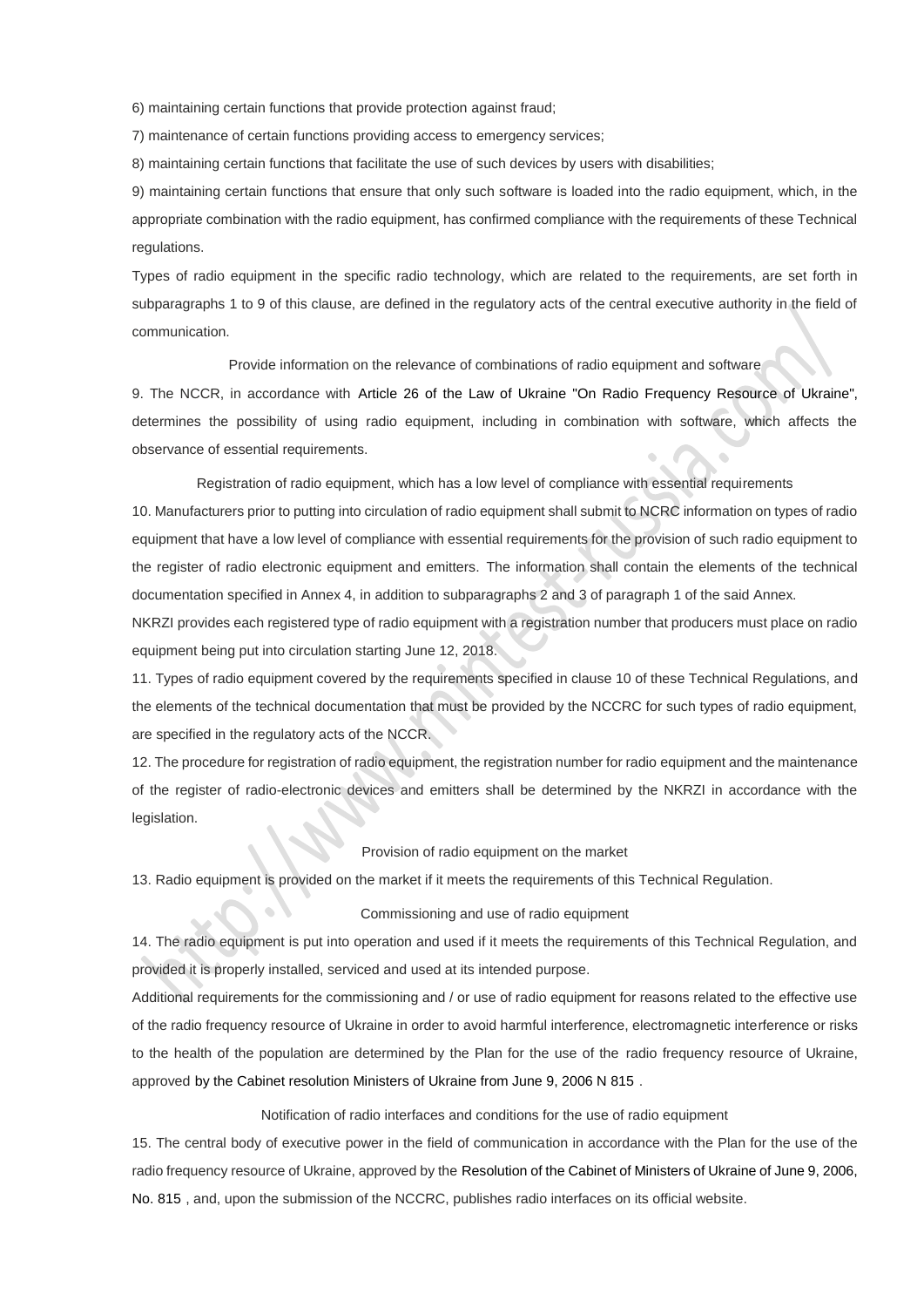16. NKRZI approves the general conditions for the use of radio equipment for the appropriate radio technology in accordance with its established order.

#### Free movement of radio equipment

17. It is prohibited, in view of the provisions of these Technical Regulations, to prevent the provision of radio equipment in the Ukrainian market that meets the requirements of this Technical Regulation.

18. At trade fairs and other similar events it is prohibited to create interference with the display of radio equipment that does not comply with the requirements of this Technical Regulation, in the presence of a visible sign, which clearly states that such radio equipment can not be placed on the market and put into operation before it is brought. in compliance with the requirements of this Technical Regulation. The demonstration of radio equipment is possible provided that the appropriate measures proposed by the NCCR have been taken to avoid harmful interference, electromagnetic interference, and the health and safety of people, households and property.

#### Producer responsibilities

19. Manufacturers of radio equipment shall, when put into circulation, ensure that this radio equipment is designed and manufactured in accordance with essential requirements.

20. Manufacturers shall ensure that radio equipment is designed so that it can be used in Ukraine as intended without breaking the established conditions of use of radio frequency resource of Ukraine.

21. Manufacturers shall draw up technical documentation in accordance with paragraphs 64 - 67 of the Technical Regulations and to assess compliance of radio equipment for one of the procedures provided for in paragraphs 51 - 53 of the Technical Regulations, or have the results of this assessment.

If the results of conformity assessment of radio equipment proved its full compliance with these Technical Regulations, manufacturers must make a declaration of conformity in accordance with Annex 5 and cause marking of conformity with technical regulations.

22. Manufacturers shall keep the technical documentation and declaration of conformity for 10 years after the issuance of the last radio unit.

23. Manufacturers have radio equipment for mass production procedures used in accordance with these Technical Regulations. Should take into account changes in design or characteristics of radio equipment and changes in the standards of the list of national standards referred to in paragraph 49 of the Technical Regulations or other technical specifications by reference to which conformity is declared radio.

If specified radio equipment presents a risk, manufacturers to protect the health and safety of consumers (users) need to test samples of radio equipment provided by the market, investigate it and, if necessary, keep a register of complaints, inadequate requirements for radio equipment, radio chargeback and distributors informed of any such monitoring.

24. Manufacturers shall ensure that radio equipment that they have on the market, is designated type, model, batch or serial number, etc., which will enable it to identify or failing nevypravdanosti or because of the nature of radio equipment is to note provides information on the packaging or accompanying documents.

25. Manufacturers shall indicate on the radio your business name, registered trade name or registered trademark and the mailing address where they can be contacted, or if the size or nature of radio makes it impossible to do so - on the packaging or radio accompanying document. It was only one address where you can contact the manufacturer. Contact details are provided in accordance with the law on the use of languages.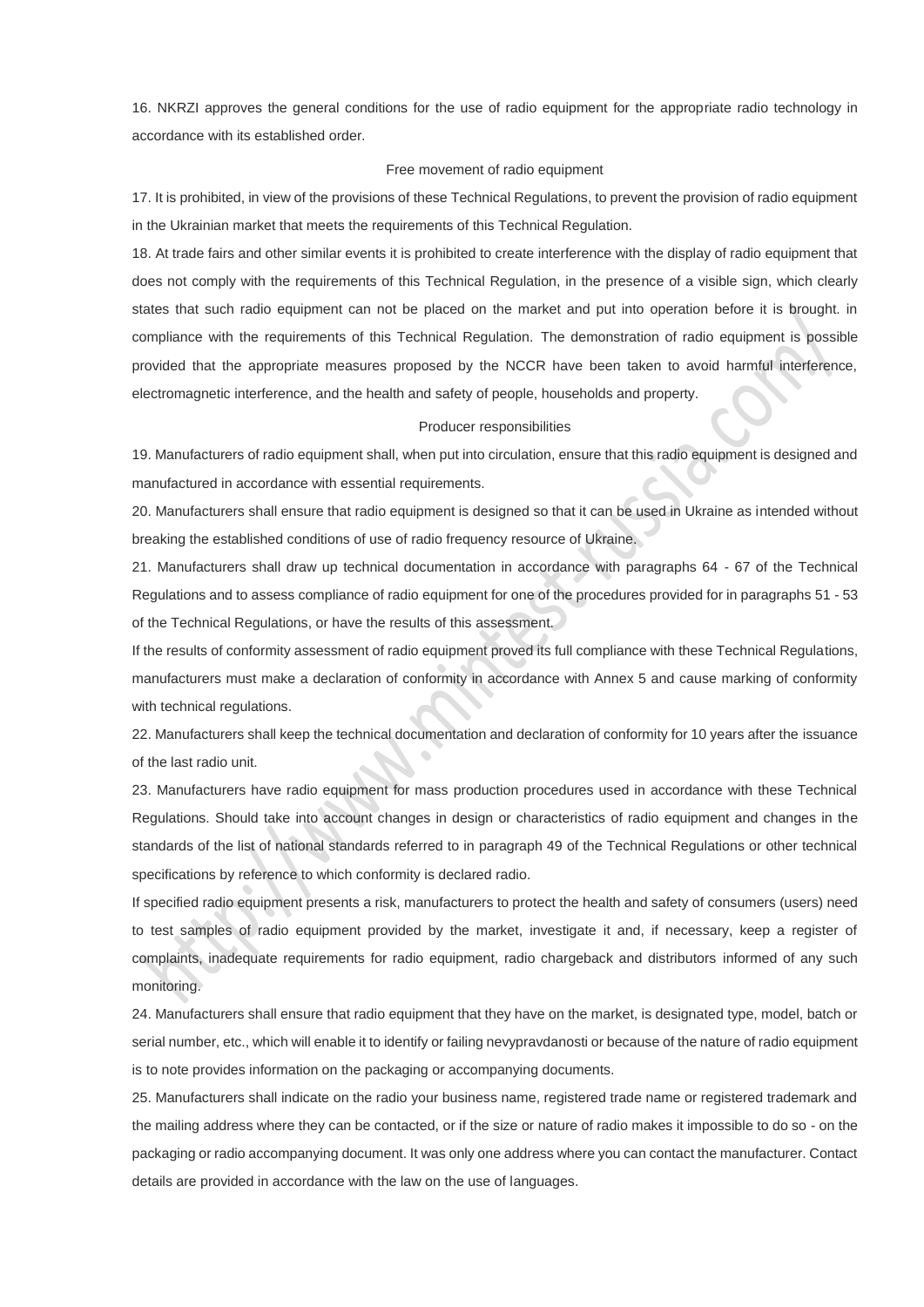26. Manufacturers should provide support to radio instructions and safety information in accordance with the law on the use of languages.

Instructions should include the information necessary for the use of radio equipment in accordance with its purpose. Such information includes the description of the presence of components and accessories, including the software that allow radio equipment to work as intended. Such instructions and safety guidelines, as well as any labeling shall be clear, understandable and legible.

Description for radio equipment that is designed to emit radio waves, in addition shall include:

band (band) frequencies, which (in which) operates radio equipment;

maximum radiated power in the band (the band) frequencies, which (in which) operates radio.

27. Manufacturers should provide support to each unit of radio copy of the declaration of conformity or a simplified declaration of conformity. Simplified declaration of conformity, the shape of which is shown in Annex 6, must include the exact Internet address where you can receive the full text of the declaration of conformity.

28. In the case of the requirements for obtaining a permit to operate radio equipment manufacturer shall provide documentation in shipping or packaging the relevant information specified NCCIR or of such information in the declaration of conformity.

NCCIR specify the regulations other way information about the conditions for obtaining a permit to operate radio electronic devices and other parameters of radio frequency resource of Ukraine.

29. Manufacturers who consider or have reason to believe that radio equipment which they have provided the market does not meet this Technical Regulation shall immediately take the corrective measures necessary to bring such radio equipment in compliance with these Technical regulations and, if necessary, withdraw it or remove. Also, if radio is a risk, manufacturers shall immediately inform the market surveillance authorities state with detailed information including the inconsistency of the Radio Technical Regulations of the corrective measures taken and their results.

30. At the reasonable request of the public market surveillance manufacturers must provide it with all the information and documentation (in paper or electronic form) is required to demonstrate compliance with the requirements of the Radio Technical Regulations. At the request of the market surveillance authority of state manufacturers must collaborate with him on any action taken to eliminate the risks of them entered into circulation of radio equipment.

#### Authorized representatives

31. The manufacturer if necessary on the basis of a written order (agreement, power of attorney, etc.) defines an authorized representative.

The responsibilities of the manufacturer set out in paragraph 19 of the Technical Regulations and obligations of the manufacturer's technical documentation drafting set out in paragraph 21 of the Technical Regulations, can not be subject to orders authorized representative.

32. The authorized representative performs the tasks under the given order, which should give him the opportunity to perform at least the following:

keep the declaration of conformity and technical documentation and provide them on request of market surveillance for 10 years after the last unit in circulation of radio equipment;

at the reasonable request of the public market surveillance to provide him with information and documentation necessary to demonstrate the compliance of radio equipment;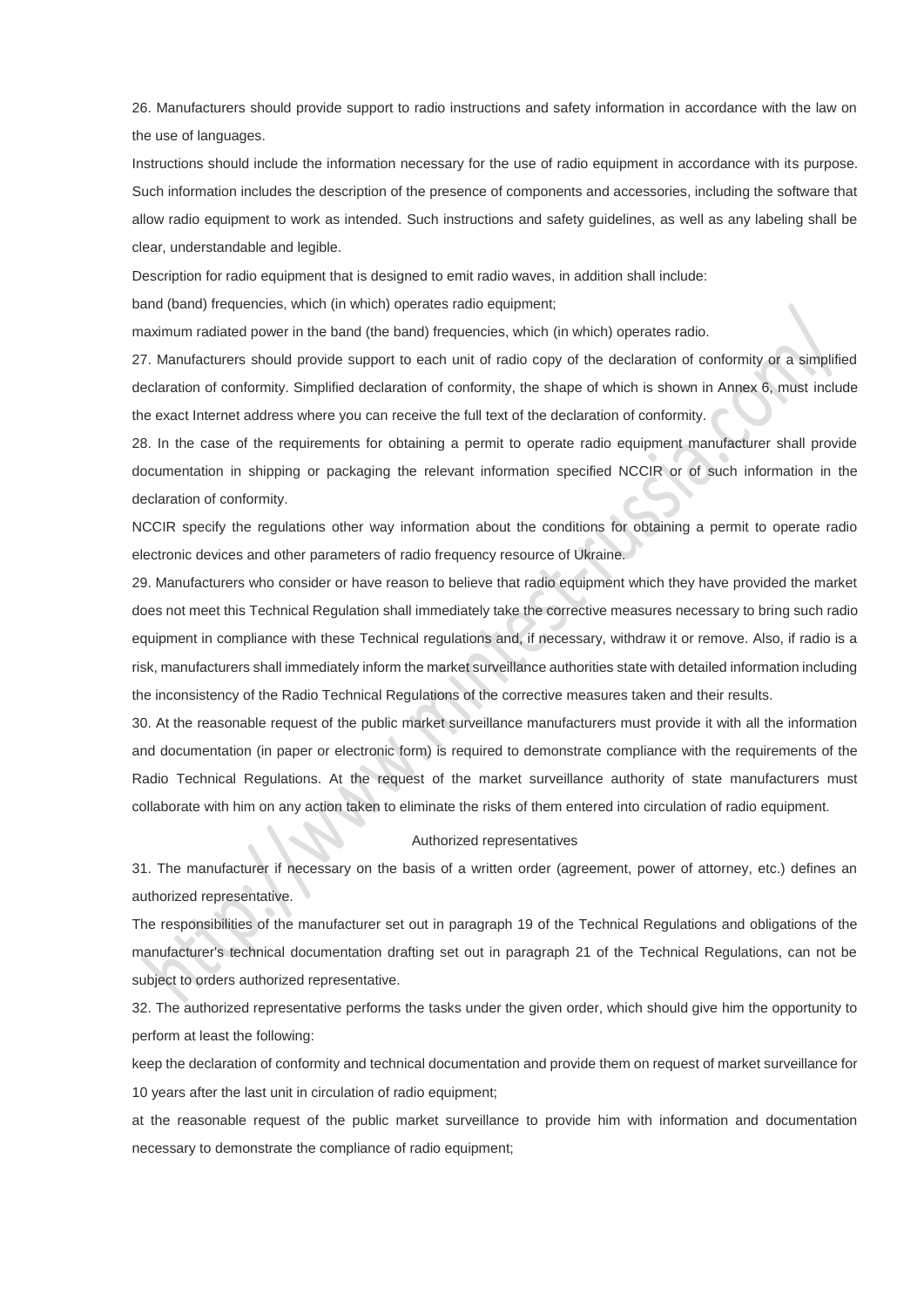on a reasoned request from the State Market Surveillance Authority to cooperate with it and to take any measures to eliminate the risks that may be generated by radio equipment, which is subject to the powers of the authorized

representative.

#### Obligations of importers

33. Importers should only put into circulation radio equipment that meets the requirements of these Technical Regulations.,

34. Before the introduction of radio equipment into circulation, importers must verify the following:, the manufacturer has conducted an appropriate conformity assessment procedure, specified in paragraphs 51-53 of this Technical Regulation;,radio equipment is designed in such a way that it can be used without violating the established requirements for the use of radio frequency resource of Ukraine;,the manufacturer has made technical

documentation;,radio equipment is marked with a mark of conformity with the technical regulations and is accompanied by the information and documentation specified in clauses 26 - 28 of this Technical Regulation;,the manufacturer has met all the requirements specified in clauses 24 and 26 of these Technical Regulations. If the importer considers or has reason to believe that the radio equipment does not meet the essential requirements, he

does not enter the radio equipment in circulation until it is brought into compliance with such requirements. In addition, if the radio equipment is a risk, the importer must inform the manufacturer and the authorities of the state

#### market surveillance

35. Importers shall indicate on his radio name, registered trade name or registered trademark (trademark) and contact address, and in cases where the application of the relevant information is not possible, then - on the packaging or in a document accompanying this radio equipment.

Contact details are provided in accordance with the law on the use of languages.

36. Importers shall ensure that radio equipment accompanied by instructions and safety information set forth in accordance with the requirements of the law on the use of languages.

37. Importers shall ensure that the storage or transportation of radio equipment until it is under their responsibility, do not compromise the compliance of the essential requirements for radio equipment.

38. If the specified radio equipment presents a risk, importers in order to protect the health and safety of consumers (users) need to test samples of radio equipment provided by the market, investigate it and, if necessary, keep a register of complaints, inadequate requirements for radio equipment, radio chargeback, and to inform distributors of any such monitoring.

39. Importers who consider or have reason to believe that radio that they have entered into circulation does not comply with these Technical Regulations must take immediate corrective action to bring radio equipment into compliance with those requirements, and if necessary, withdraw it or remove. Also, if radio equipment presents a risk, importers shall immediately inform the market surveillance authorities of the state providing an explanation of non-compliance and any corrective action taken.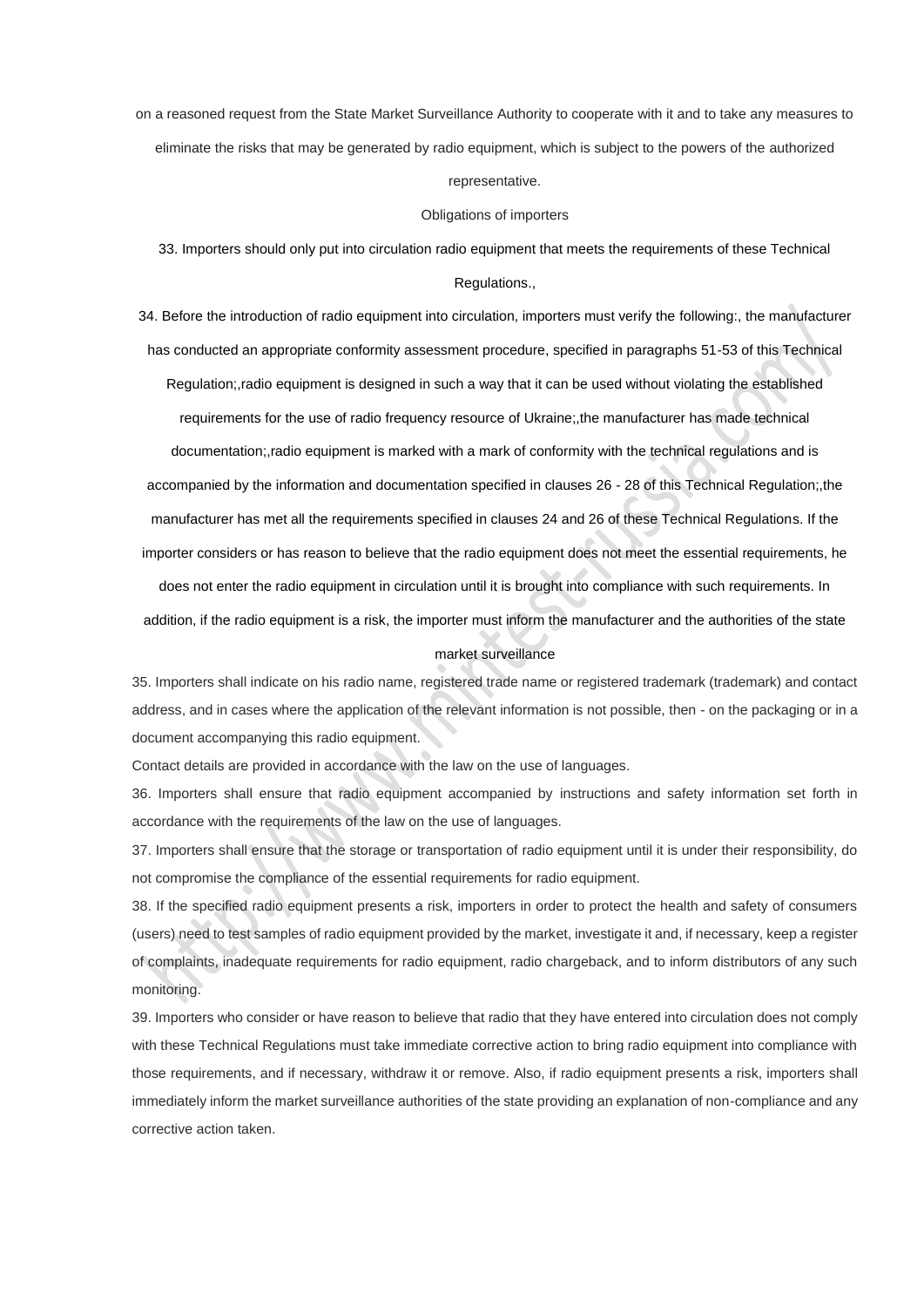40. Importers shall, within 10 years after issuance of the last radio unit to store a copy of the declaration of conformity to provide it upon request of public market surveillance and allow the provision of such authorities at their request access to technical documentation.

41. At the reasonable request of the public market surveillance importers must provide it with all the information and documentation (in paper or electronic form) necessary to demonstrate compliance with the requirements of the Radio Technical Regulations. At the request of the market surveillance authority of state importers should cooperate with him on any action taken to eliminate the risks of them entered into circulation of radio equipment.

### Obligations of distributors

42. Distributors at time of radio equipment on the market must act in accordance with the requirements of the Technical Regulations.

43. Prior to radio equipment on the market distributors shall verify that the radio equipment is CE conformity with technical regulations, accompanied by the documents provided by this Technical regulations, instructions and safety information are prepared in accordance with the legislation on the use of languages, and that the manufacturer and importer comply with the requirements specified in paragraphs 20, 24 - 28 and 35 of the Technical regulations.

If a distributor considers or has reason to believe that radio does not meet the essential requirements, it shall provide the radio equipment on the market before it comply with such requirements.

If specified radio equipment is any risk, the distributor shall inform the manufacturer or importer and state market supervision.

44. Distributors shall ensure that the storage or transportation of radio equipment until it is under their responsibility, do not compromise the compliance of the essential requirements for radio equipment.

45. Distributors who consider or have reason to believe that radio equipment which they have provided the market does not meet these Technical Regulations must ensure that the measures taken corrective measures necessary to bring radio equipment into compliance with those requirements, and if necessary, withdraw it or remove. Also, if radio equipment presents a risk, distributors shall immediately inform the market surveillance authorities and provide explanations, including information about the non-compliance and corrective measures implemented.

46. At the reasonable request of the public market surveillance distributors must provide him with information and documentation (in paper or electronic form) necessary to demonstrate compliance with the requirements of the Radio Technical Regulations. At the request of the market surveillance authority of state distributors must cooperate with him on any action taken to eliminate the risks of radio equipment that they have had on the market.

Cases where obligations of manufacturers rely on importers and distributors

47. importer or distributor shall be considered a manufacturer for the purposes of this Technical Regulation and they should serve as producer accordance with paragraphs 19 - 30 of this Technical Regulation in cases where compliance may be affected radio this Technical Regulation, namely when they:

introduced into circulation of radio equipment under his name or trademark (trademark);

amending radio equipment, which has already put into circulation.

#### Identification entities

48. An entity shall provide public market surveillance authorities at their request for information, which makes it possible to identify:

any entity that made them radio equipment;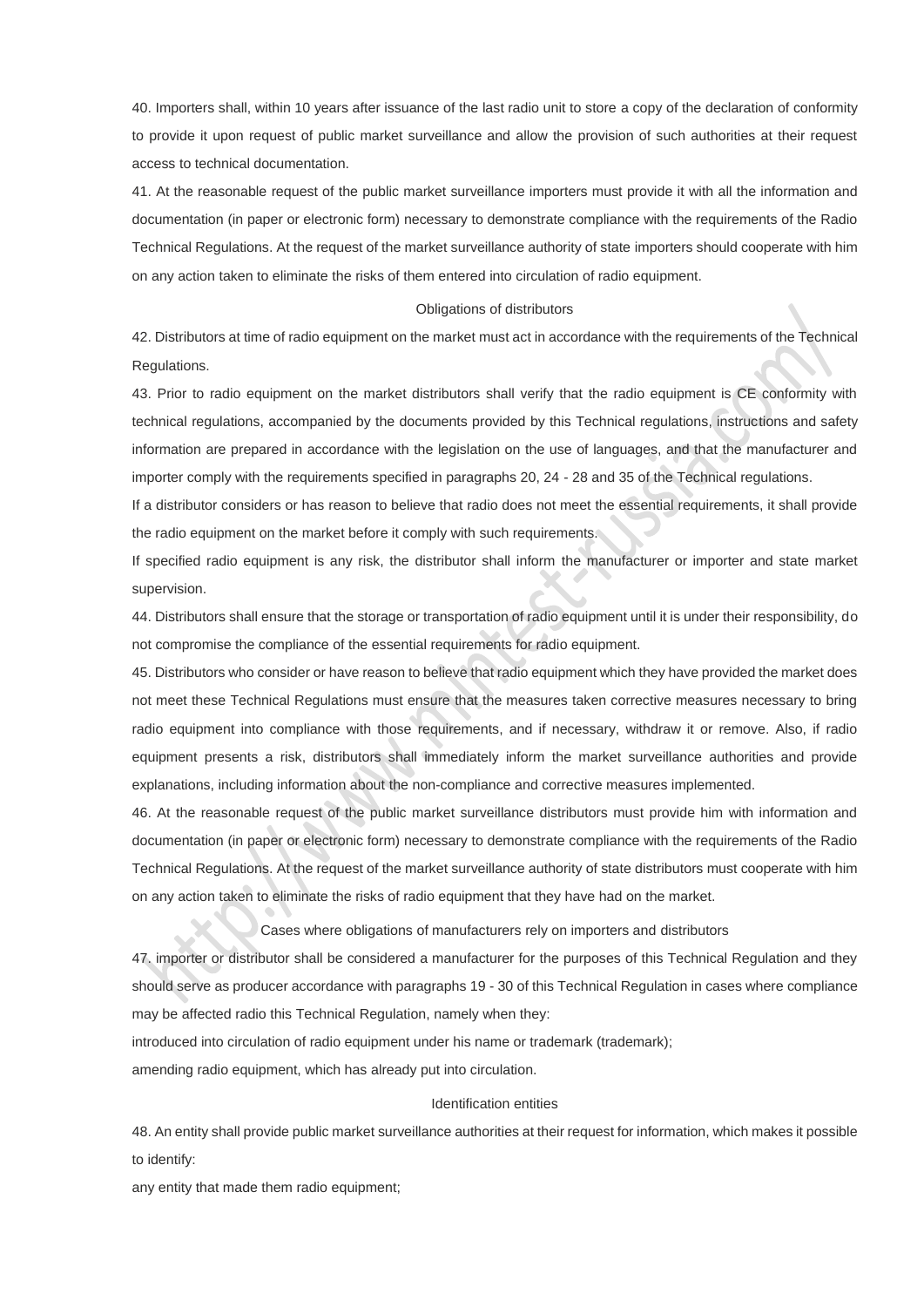#### any entity which they put radio.

Entities must provide specified in the first paragraph - the second paragraph of this information for 10 years after they were delivered radio, and 10 years after they set radio.

### The presumption of conformity of radio equipment

49. The list of national standards that are identical with the harmonized European standards and conformity which provides presumption of conformity with the essential requirements of radio equipment (hereinafter - the list of national standards), approved and published in accordance with Article 11 of the Law of Ukraine "On Technical Regulations and Conformity Assessment" .

Compliance radio standards that are included in the list of national standards, or parts thereof provides presumption of conformity of the radio equipment with the essential requirements covered by such standards or their parts.

## Conformity assessment procedures

50. The manufacturer must carry out conformity assessment of radio equipment in order to verify compliance with the essential requirements. Conformity assessment should take into account all the foreseen operating conditions, and to the requirements specified in the second paragraph of paragraph 6 of this Technical regulations, conformity assessment should also take into account reasonably predictable operating conditions. If the radio is capable of taking different configurations, conformity assessment should confirm that the essential requirements for radio equipment in all possible configurations.

51. The manufacturer shall demonstrate compliance of radio equipment with the essential requirements set out in paragraph 6 of this Technical Regulation using any of the following conformity assessment procedures:

internal production control in accordance with Annex 1;

type examination combined with typical compliance through internal production control in accordance with Annex 2; compliance based on the entire quality assurance in accordance with Annex 3.

52. If the manufacturer applies standards from the list of national standards, covering the requirements specified in paragraphs 7 and 8 of this Technical Regulation, it may apply any of the following conformity assessment procedures: internal production control in accordance with Annex 1;

type examination combined with typical compliance through internal production control in accordance with Annex 2; compliance based on the entire quality assurance in accordance with Annex 3.

53. If the requirements set out in paragraphs 7 and 8 of the Technical Regulations, the manufacturer does not apply or partially apply the standards of the list of national standards or where no such standards for this type of radio equipment, for conformity assessment of radio equipment it can use any of the such conformity assessment procedures:

type examination combined with typical compliance through internal production control in accordance with Annex 2; compliance based on the entire quality assurance in accordance with Annex 3.

#### Declaration of Conformity

54. In conformity declaration states that the implementation of essential requirements was proven.

55. Declaration of Conformity includes the structure in accordance with Annex 5.

Declaration of Conformity must contain data elements listed in Annex 5 and is constantly updated.

Declaration of Conformity includes the state language, and in the case when it was drafted in another language translated into the official language.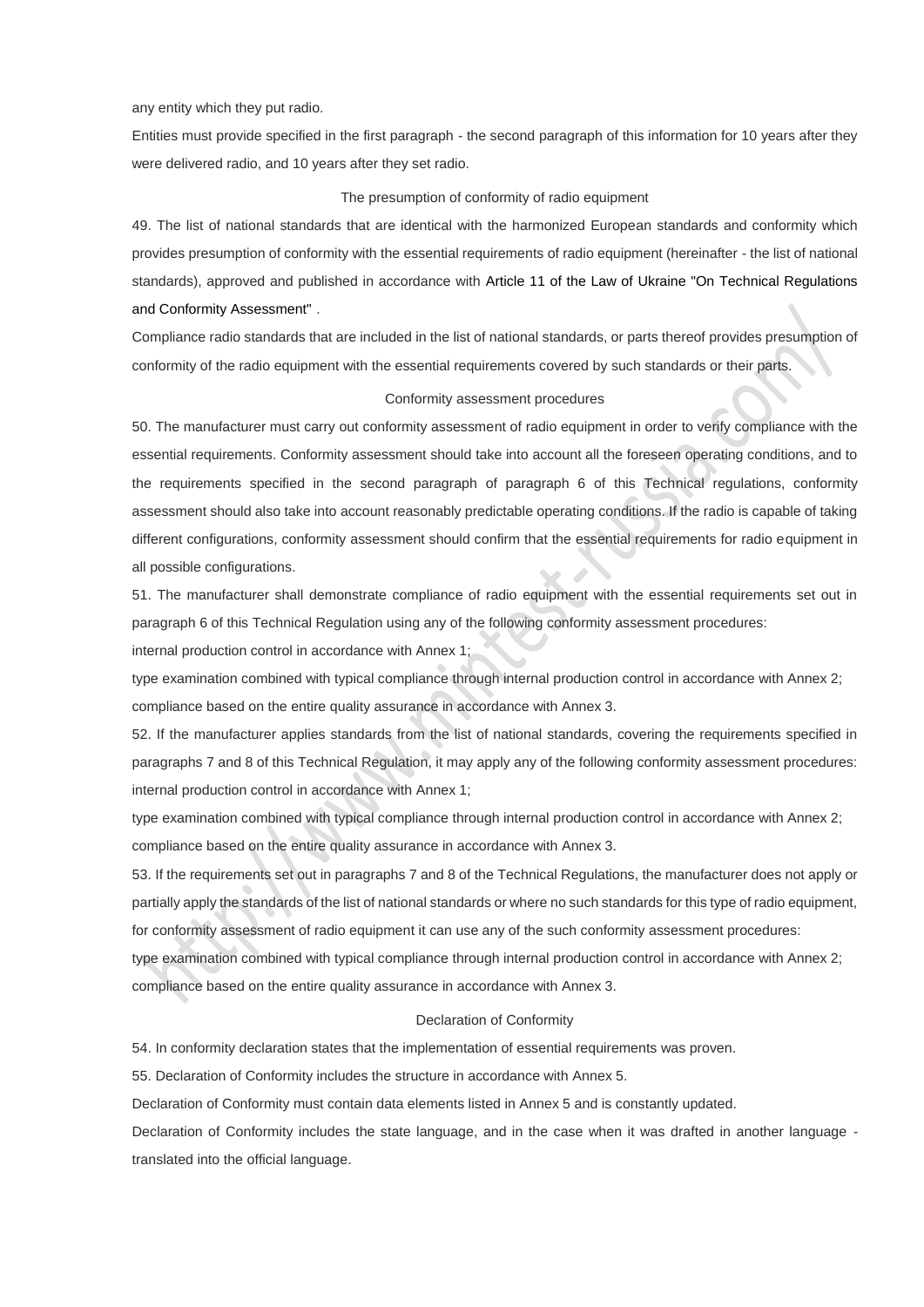Simplified declaration of conformity referred to in paragraph 27 of this Technical Regulation shall contain the information listed in Annex 6 and are constantly updated. The full text of the declaration of conformity official language must be available on the website at the address indicated in a simplified declaration of conformity.

56. In the event where radio equipment covered several technical regulations that require taking the declaration of conformity consists only declaration of conformity for all of these technical regulations. In a declaration of compliance shall include the relevant technical regulations, including information on their official publication.

The only declaration of conformity can take the form of a dossier consisting of the respective individual declarations of conformity.

57. The manufacturer by making a declaration assumes responsibility for compliance with the requirements of the Radio Technical Regulations.

## General principles of CE conformity with technical regulations

58. General principles of CE conformity with technical regulations listed in Article 30 of the Law of Ukraine "On Technical Regulations and Conformity Assessment" .

59. Given the design of radio height mark of conformity with technical regulations may be less than 5 mm, provided that it remains visible and legible.

Terms and conditions applying mark of conformity with technical regulations and identification number of the notified

#### body

60. The mark of conformity with technical regulations should be applied to radio equipment so that it was visible, legible and indelible, or if this is not possible, information on its plate with technical data. Mark of conformity with technical regulations as applied to packaging and must be visible and legible.

61. The mark of conformity with technical regulations should be applied before the introduction of radio equipment on the market.

62. marking of conformity with technical regulations should be accompanied by the identification number of the designated conformity assessment body (hereinafter - the designated authority) if applied conformity assessment procedure given in Appendix 3.

The identification number of the designated authority should have the same height as the mark of conformity with technical regulations. ID notified body shall bear the same designated authority or, on his instructions, the manufacturer or his authorized representative.

63. Restrictive (corrective) measures in case of improper use of the mark of conformity with technical regulations used in accordance with the law.

### Technical documents

64. The technical documentation shall contain all relevant data or details of the means used by the manufacturer to comply with the essential requirements of radio equipment. The content of the technical documentation provided in Annex 4.

65. The technical documentation shall consist of the introduction into circulation of radio equipment and constantly updated.

66. If the technical documentation and correspondence relating to any type of examination procedures drawn up in a language other than the official language, on the reasonable request of the designated entities are required at his own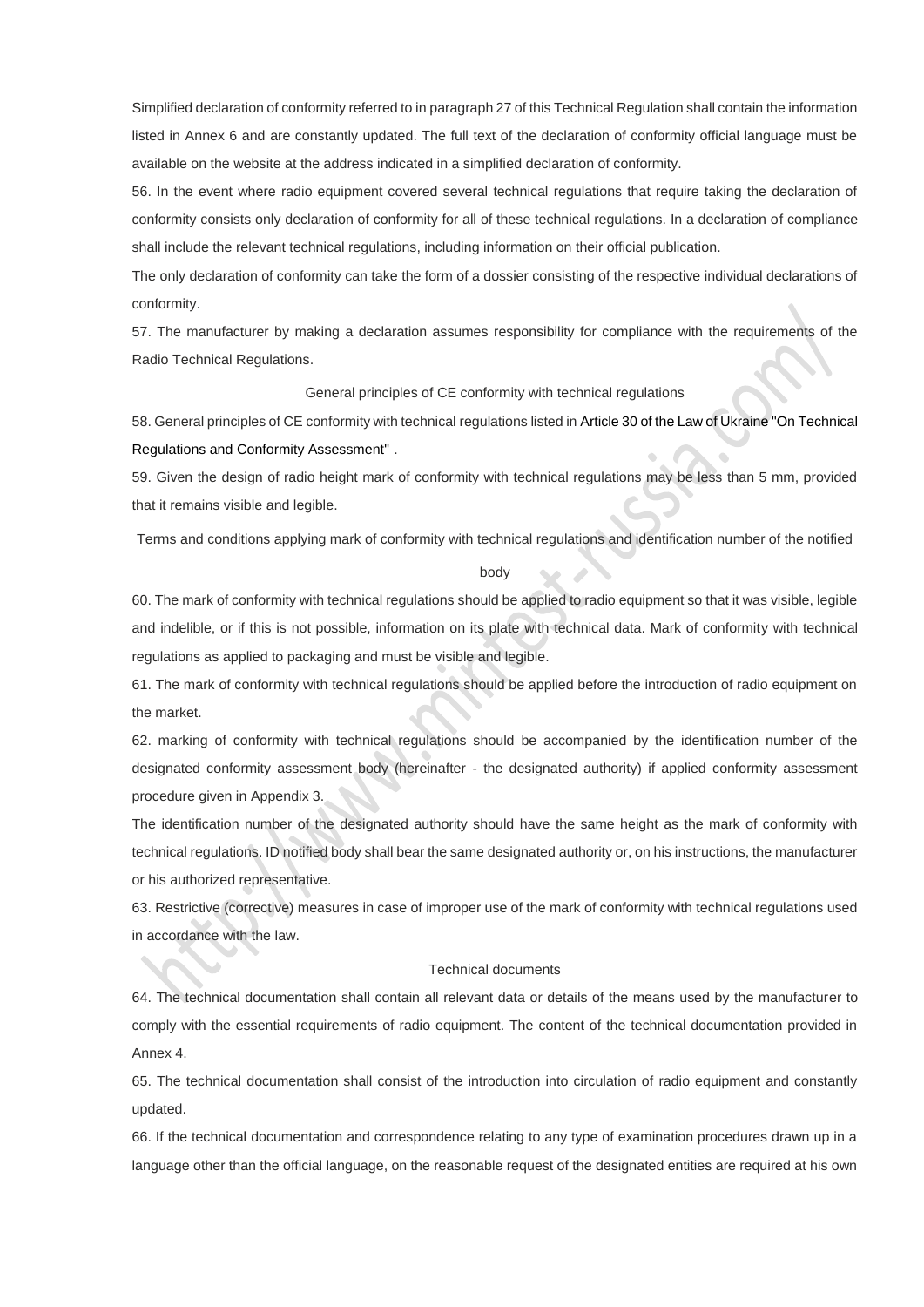expense and agreed with by the deadline to ensure their translation the official language in sufficient quantity. The parties may provide technical documentation drafting language design.

67. In case the technical documentation does not comply with paragraphs 64 - 66 of this Technical Regulation and contains enough relevant data or means used to ensure compliance with the essential requirements of radio equipment, public market surveillance when necessary turns the manufacturer or importer of the requirement to test conformity assessment body, suitable for public market surveillance by the manufacturer or importer for a certain period in order to verify compliance happy equipment essential requirements.

#### Purpose of conformity assessment bodies

68. Appointment of conformity assessment bodies to carry out a third-party conformity assessment tasks under this Technical Regulation is subject to the Law of Ukraine "On Technical Regulations and Conformity Assessment" .

#### Requirements for designated authorities

69. With a view to the appointment of conformity assessment body must meet the general requirements for bodies designated in accordance with Article 32 of the Law of Ukraine "On technical regulations and conformity assessment" and special requirements to the designated authorities set out in paragraphs 70 - 77 of the Technical Regulations.

70. The conformity assessment body shall be a third party independent of the organization or the radio, he estimates. Conformity assessment body owned corporate rights which is an association of entrepreneurs representing entities and / or individuals - entrepreneurs participating in the design, manufacture, supply, assembly, use or maintenance of radio equipment, which evaluates such authority may considered a third party, provided proof of the independence of the body and the absence of any conflict of interest.

71. The conformity assessment body, its top management and the personnel responsible for tasks in conformity assessment:

should not be designers, manufacturers, suppliers, installers, buyers, owners or users of radio naladnykamy which they assess, and must not be members of any of these parties. This does not preclude the use of radio equipment that has passed conformity assessment and which are necessary for activity conformity assessment body or the use of the radio equipment for private purposes;

should not be directly involved in the design, manufacture or creation, marketing, adjustment, operation, or maintenance of radio equipment or represent the parties involved for such activities. They should not engage in any activity that could affect their independence of judgment or professional honesty regarding conformity assessment activities for which they are intended performance. This is especially true consulting services.

Conformity assessment bodies should be involved to enforce their subsidiaries or subcontractors that they are involved in the performance of conformity assessment requirements for confidentiality, objectivity or impartiality in the conformity assessment activities of such bodies.

72. The conformity assessment body and its personnel must carry out conformity assessment activities with a high degree of professionalism and technical competence needed in a particular field, and must be free of any pressure and inducements, particularly financial, which may affect their judgment or the results of their conformity assessment activities, especially as regards persons or groups of persons interested in the results of such activities.

73. The conformity assessment body must be able to perform all the tasks of conformity assessment specified in Annexes 2 and 3 for which it was intended, regardless of whether such tasks performed by the conformity assessment body or on its behalf and under his responsibility .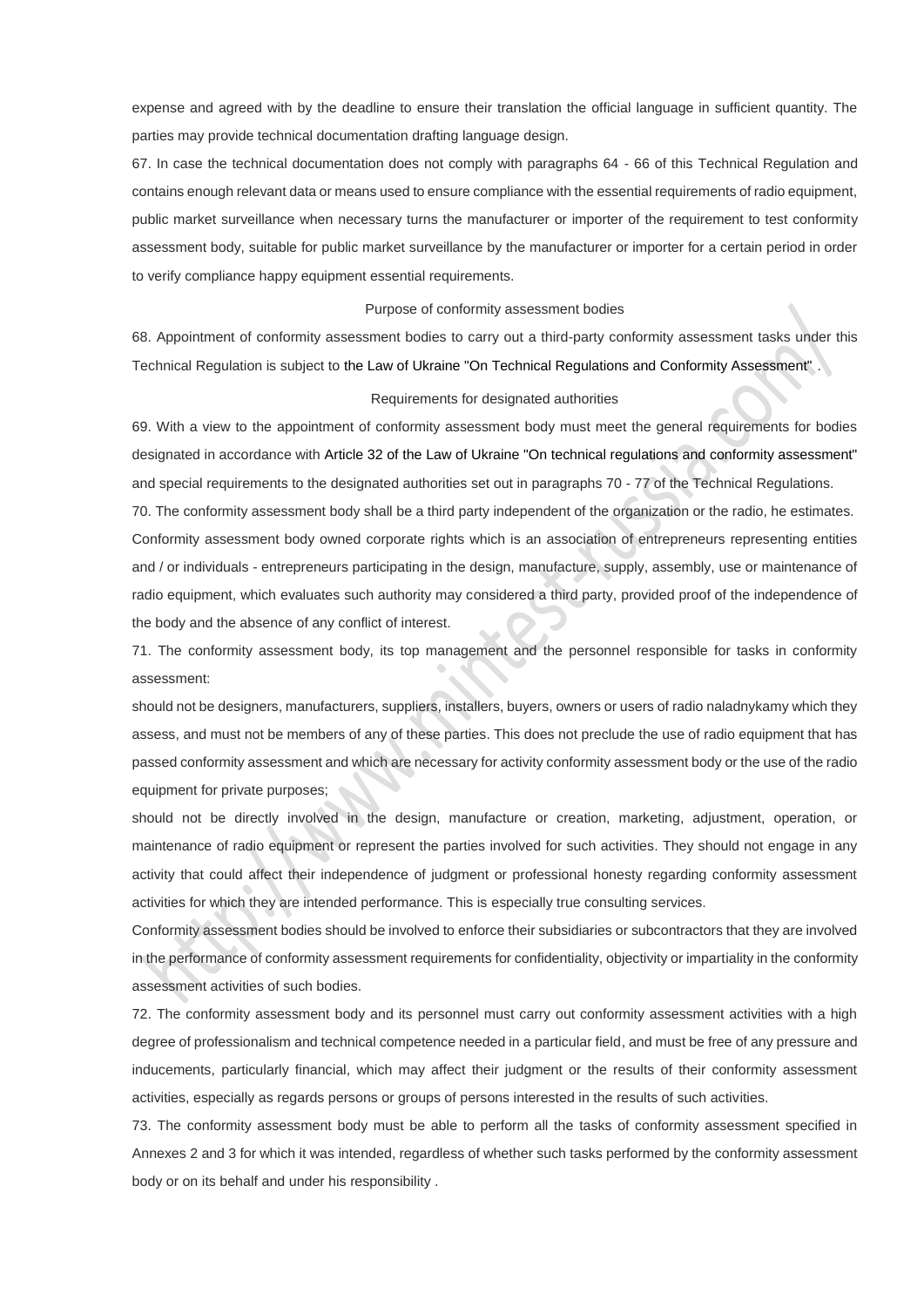Conformity assessment body at any time and for each conformity assessment procedure and each kind of radio equipment for which it was intended, should have at their disposal:

qualified and experienced staff to perform the tasks of conformity assessment;

describe procedures for each type of radio equipment, according to which assesses compliance with the transparency and ability of reproduction of these procedures. Conformity assessment bodies should have the appropriate course of action and procedures performed by him or a designated authority, or during other activities;

procedures for the exercise of activities which take due account of company size, sector of activity, structure, degree of technological complexity of the radio equipment or seriality mass production process.

Conformity assessment body shall have the means necessary for the timely and proper execution of technical and administrative tasks related to conformity assessment activities.

74. The personnel responsible for tasks conformity assessment must have:

technical and vocational training for the exercise of conformity assessment on which the conformity assessment body appointed or been assigned;

knowledge of requirements concerning conformity assessments they carry out and adequate powers to carry them out; knowledge and understanding of the essential requirements set out in paragraphs 6 - 8 of these Technical regulations, procedures and scope of the standards of the list of national standards and the relevant provisions of the legislation of Ukraine and the EU on the conditions of use, providing the market and putting into service of radio equipment, which he estimates ;

the ability to issue certificates of examination type and / or quality system certificates, records and reports proving of conformity assessment.

75. It shall be impartial conformity assessment body, its director and deputy director and staff responsible for performing the tasks of conformity assessment.

Payment of the head and deputy head of the conformity assessment body and its personnel responsible for tasks conformity assessment should not depend on the number of conformity assessments or their results.

76. Staff conformity assessment body must keep trade secrets in respect of all information obtained during the execution of tasks in accordance with Annexes 2 and 3, with the exception of the provision in cases specified by law respective authorities and protect the rights of ownership of economic entities in their own information.

77. The conformity assessment body must participate in relevant activities of standardization, or ensure awareness of their personnel responsible for tasks conformity assessment of such activities.

Designated authorities should participate in relevant activities of sectoral groups designated conformity assessment bodies in accordance with paragraph 90 of the Technical Regulations provide awareness of personnel responsible for tasks conformity assessment of such activities, and shall carry out activities on the basis of documents prepared by results of this group, as a general guideline.

#### The involvement of designated bodies subcontractors and subsidiaries

78. In the event a designated authority engages in the specific activities related to conformity assessment, subcontractor or a subsidiary, it shall ensure, in accordance indicated subcontractor or the subsidiary requirements set out in paragraphs 69 - 77 of this Technical Regulation and report this is the body that appoints.

79. Designated authorities are responsible for the work performed by subcontractors or subsidiaries, wherever they are.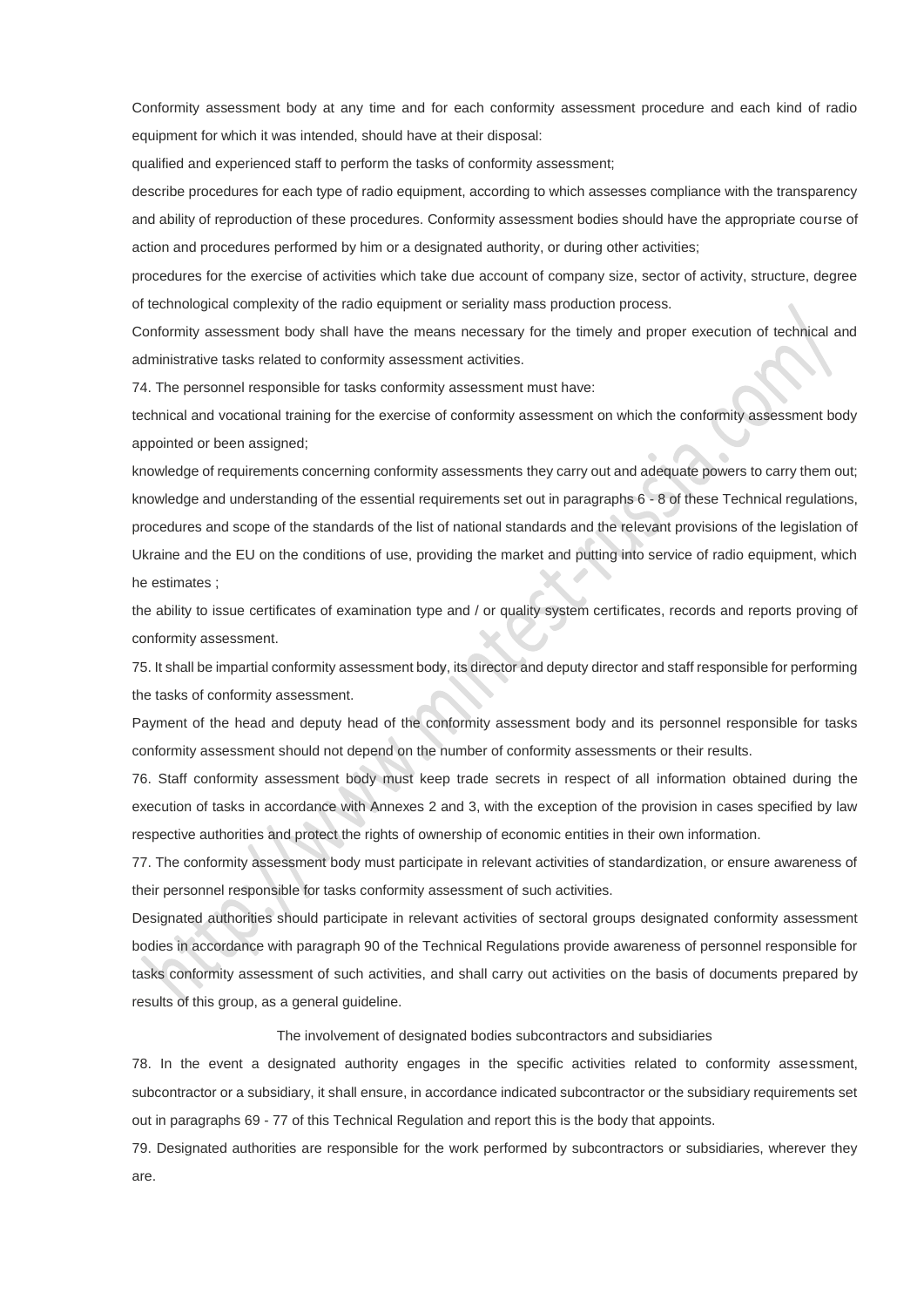80. subcontractor or the subsidiary may be involved in the performance of conformity assessment only with the consent of the customer.

81. Designated authorities must keep available for the requesting authority the relevant documents concerning the assessment of the qualifications of the subcontractors or subsidiaries involved and the work they have performed in accordance with Annexes 2 and 3.

Functional duties of designated bodies

82. The designated authorities must carry out a conformity assessment in accordance with the conformity assessment procedures set out in Annexes 2 and 3.

83. The conformity assessment shall be carried out without imposing an unnecessary burden on the entity, taking into account the industry in which the entity that commissioned the conformity assessment work, its characteristics, namely the structure, the degree of complexity of the production technology of the relevant radio equipment and mass or the serial nature of the production process.

In doing so, the designated authorities adhere to the degree of demanding and level of protection that is necessary for the assessment of radio equipment to the requirements of this Technical Regulation.

84. If the designated authority considers that the essential requirements or requirements set forth in the relevant standards from the list of national standards or technical specifications have not been met by the manufacturer 85 In the case when during the monitoring of certificates issued by the type examination or the assessed quality system, the designated authority determines that the radio equipment no longer meets the essential requirements, the authority must require the manufacturer to take appropriate corrective measures and, if necessary, suspend or revoke the type examination certificate or document in relation to the assessed quality system.

86. If corrective measures were not taken or they did not produce the required results, the designated authority should, as appropriate, limit the scope, suspend or revoke the type examination certificate or documents relating to

the assessed quality system. Appeals to the decision designated bodies

.

87. The submission and consideration of appeals against the decisions of the designated bodies shall be in accordance with the requirements of Article 43 of the Law of Ukraine "On Technical Regulations and Conformity Assessment".

Obligations of designated bodies in relation to the provision of information

88. The designated authorities must provide the appointing authority with the information specified in part one of Article 42 of the Law of Ukraine "On Technical Regulations and Conformity Assessment".

89. The designated authorities, in accordance with the requirements of Annexes 2 and 3, shall provide other conformity assessment bodies designated in accordance with these Technical Regulations and conducting similar conformity assessment activities covering the same types of radio equipment, relevant information on issues related to negative results conformity assessment, and on request - and positive results of conformity assessment. Coordination of the activities of designated bodies

90. Appropriate coordination and cooperation between the conformity assessment bodies designated in accordance with these Technical Regulations are implemented and function properly in the form of a sectoral group of designated bodies.

The designated authorities participate in the work of the sectoral group directly or through designated representatives. State market supervision and state control of radio equipment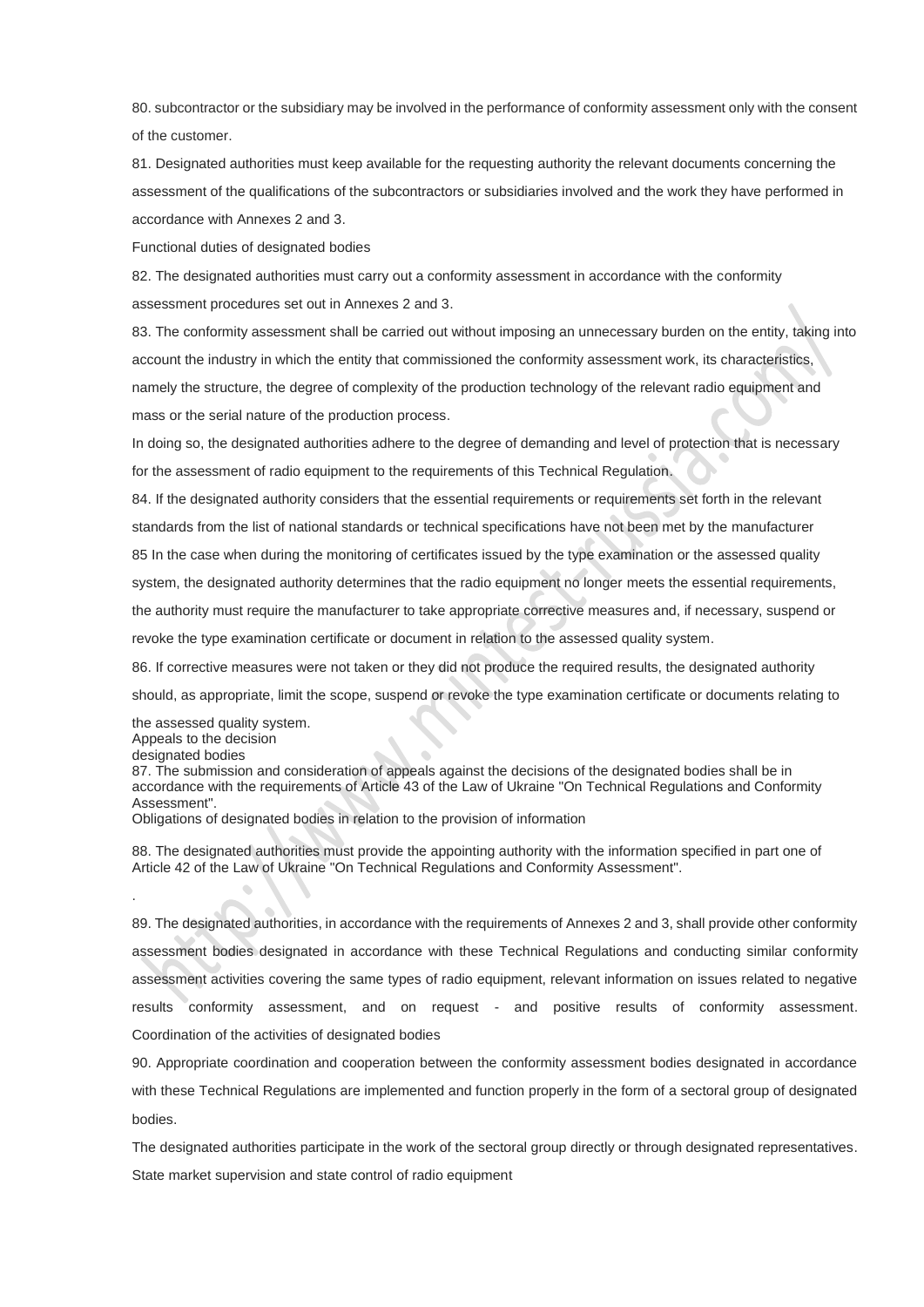The Law of Ukraine "On State Market Inspection and Control of Non-Food Products", taking into account the special requirements specified in paragraphs 92-96 of this Technical Regulation. 92. If there are sufficient grounds for believing that radio equipment covered by these Technical Regulations constitutes a risk to the health or safety of people or other aspects of the protection of the public interest covered by these Technical Regulations, the authorities of the state market supervision should conduct an inspection the characteristics of the radio equipment in accordance with all the relevant requirements of this Technical Regulation. Relevant business entities should cooperate with state market surveillance authorities for this purpose.

If during the said inspection it was established that the radio equipment represents a serious risk, the bodies of state market supervision in accordance with the Methodology of applying restrictive (corrective) measures, approved by the Resolution of the Cabinet of Ministers of Ukraine of December 26, 2011 N 1407 (Official Bulletin of Ukraine, 2012, N 11, item 402), urgently require the relevant entity to remove such radio equipment from circulation and / or to revoke it or prohibit the provision of such radio equipment on the market. An entity has the right to provide its public market oversight body with explanations in accordance with Article 33 of the Law of Ukraine "On State Market Surveillance and Control of Non-Food Products".

In the case when the market surveillance authorities are all

If the market surveillance authority has established that the radio equipment does not meet the established requirements and at the same time poses a serious risk, the market surveillance authority shall adopt the restrictive (corrective) measures provided for in paragraph two of this paragraph.

93. An entity shall ensure that corrective measures are taken in respect of all radio equipment specified in paragraph 92 of these Technical Regulations that it has provided on the market.

94. In the case of non-conformity of the radio equipment with the established requirements, the bodies of state market supervision should indicate what the discrepancy is due to:

inconsistency of radio equipment with essential requirements;

shortcomings of standards from the list of national standards referred to in paragraph49 0f radio regulation for Ukraine

Formal discrepancy of radio equipment

95. In addition to the clauses specified in paragraphs 92-94 of these Technical regulations, the bodies of state market supervision should require the entity to eliminate the following formal inconsistencies:

1) the mark of compliance with the technical regulations was filed in violation of the requirements specified in paragraphs 58-63 of these Technical regulations;

2) the mark of conformity with the technical regulations has not been affixed;

3) if the conformity assessment procedure based on full quality assurance is applied in accordance with Annex 3, the identification number of the appointed body is applied in violation of the requirements specified in paragraph 62 of these Technical regulations or it is not applied at all;

4) the declaration is not clear

5) the declaration of conformity is incorrect;

6) the technical documentation is not available or not complete;

7) the information specified in clauses 24, 25 and 35 of these Technical Regulations is absent, inaccurate or incomplete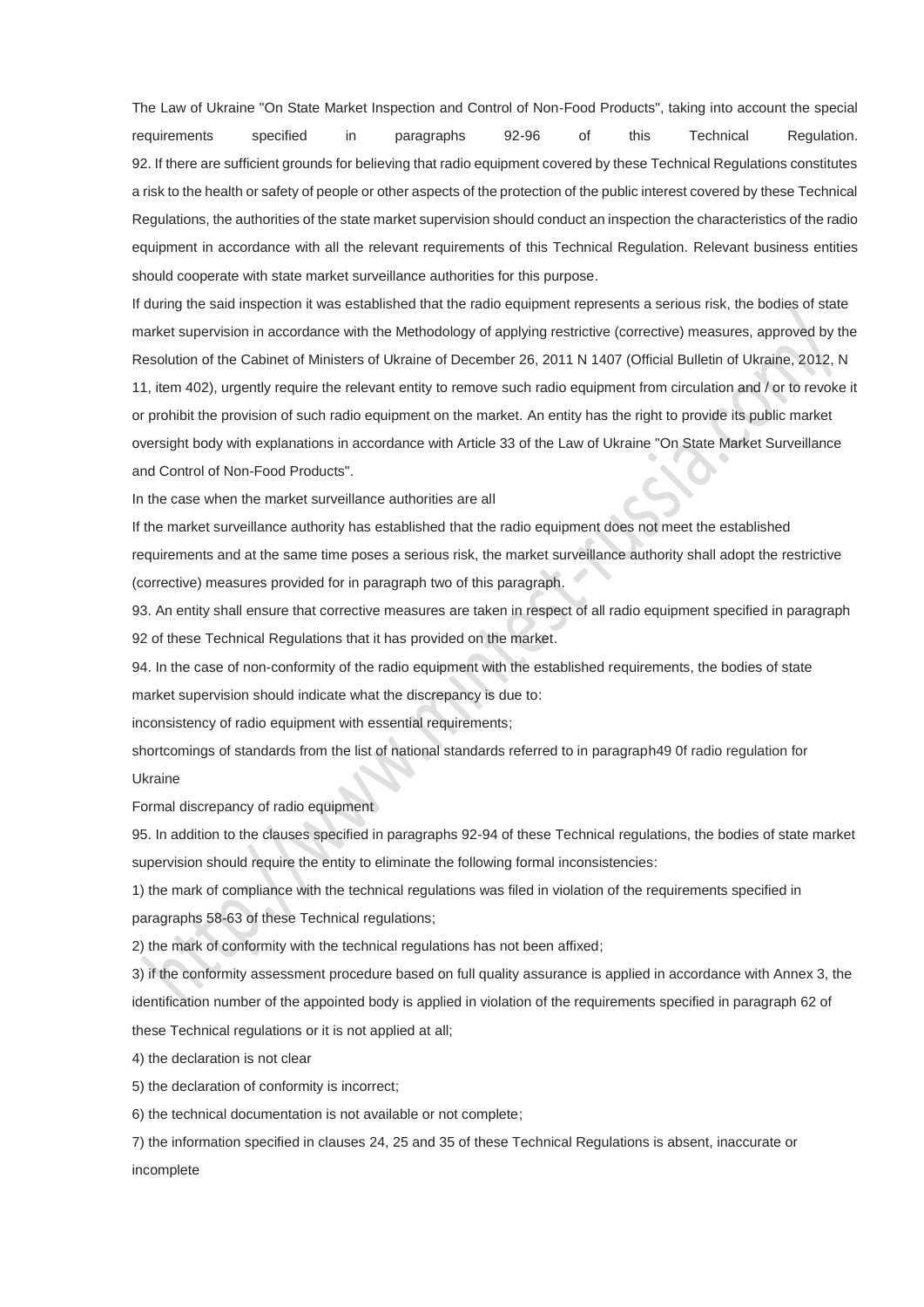8) information on the possible use of radio equipment, declaration of conformity or usage restrictions specified in paragraphs 26 - 28 of this Technical Regulation, not shown in the accompanying documents to the radio; 9) the requirements for identifying entities listed in paragraph 48 of the Technical Regulations are not met; 10) paragraph 10 of the Technical Regulations are not met.

96. If the discrepancy persists formal radio equipment referred to in paragraph 95 of the Technical Regulations state market supervision should take all necessary measures to limit or ban the provision of relevant radio equipment on the market or ensure that it is removed or withdrawn from the market.

### Table compliance

97. Table accordance with Directive 2014/53 / EC of the European Parliament and of the Council of 16 April 2014 on the harmonization of the laws of the Member States to supply radio equipment on the market and repealing Directive 1999/5 / EC and this Technical Regulation in Annex 7.

Annex 1

to the Technical Regulations

### Module A

## (internal production control)

1. Internal production control is the conformity assessment procedure whereby the manufacturer fulfills the obligations specified in paragraphs 2 - 5 of this Annex, and ensures and declares under sole responsibility that the radio equipment meets radio Technical Regulations (hereinafter - the Technical Regulation) applied to specified radio equipment.

## Technical documents

2. The manufacturer is the technical documentation in accordance with paragraphs 66 - 69 Technical Regulations.

#### Production

3. The manufacturer shall take all measures necessary to ensure that the manufacturing process and its monitoring ensure compliance of radio equipment manufactured technical documentation referred to in paragraph 2 of this application and the essential requirements set out in paragraphs 6 - 8 Technical Regulations.

Marking of conformity with technical regulations and declaration of conformity

4. Producer shall mark of conformity with technical regulations in accordance with paragraphs 60 - 63 and 65 of the Technical Regulation on every single radio unit that meets the requirements of the Technical Regulations applicable to specified radio equipment.

5. The manufacturer makes written declaration of conformity for each type of radio equipment and stores it together with the technical documentation for the provision of public inquiries market surveillance for 10 years after giving the market the last unit of radio equipment. The declaration of conformity indicates information that enables identification of radio equipment for which it is made.

A copy of the declaration of conformity submitted the relevant state market surveillance on their requests.

### Authorized representative

6. The responsibilities of the manufacturer set out in paragraphs 4 and 5 of the application on his behalf and under his responsibility can be fulfilled by his authorized representative provided the definition of the responsibilities of a document certifying that authority.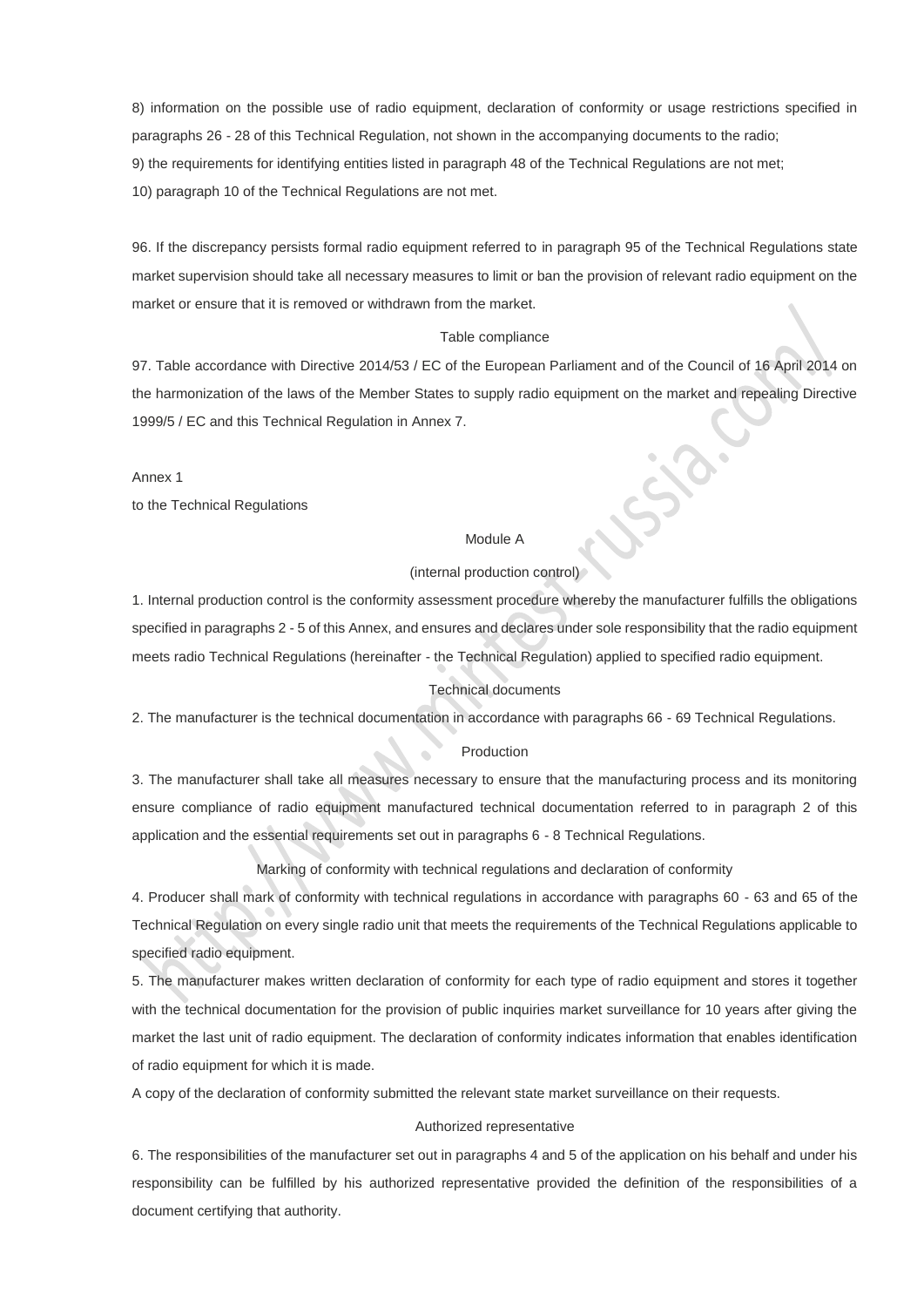Annex 2 to the Technical Regulations

## Modules B and C

(type examination combined with typical compliance through internal production control)

Where reference is made to this application, the conformity assessment procedure must be performed by modules B (type examination) and C (typical line based on internal production control) of this application.

#### Module B

#### (type examination)

1. Examination of type is part of a conformity assessment procedure in which notified body examines the technical design of radio equipment, verifies and attests that the technical design of radio equipment complies with the essential requirements set out in paragraphs 6 - 8 radio Technical Regulations (hereinafter - the Technical Regulation).

2. Examination performed such way to assess adequacy of the technical design expertise through radio technical documentation and supporting documents referred to in paragraph 3 of this application, without the study sample (model design).

3. The manufacturer applies for type examination only one designated body of their choice.

The application must include:

the name and address of the manufacturer and, if filing authorized representative - as his name and address;

a written declaration that the same application has not been submitted to any other designated body;

technical documentation must enable assessment of radio equipment conformity with the applicable requirements of the Technical Regulations and include a description of the results of proper analysis and risk assessment (risks). Technical documentation must contain the applicable requirements are covered and how it relates to this assessment, the design, manufacture and operation of radio equipment. The technical documentation shall include as appropriate the elements listed in Annex 4 to the Technical Regulations;

supporting documents regarding the adequacy of the technical design solution. Such supporting documents must include a reference to any documents used, especially in cases where the relevant national standards have not been applied or have been applied completely. Supporting documents shall include, where appropriate, the results of tests carried out in accordance with other technical specifications appropriate laboratory of the manufacturer or another testing laboratory on behalf of the manufacturer and under his responsibility.

4. The notified body examines the technical documentation and supporting documents to assess the adequacy of the technical design of radio equipment.

5. The notified body a report on the evaluation in which the results of the examination performed in accordance with paragraph 4 of this application. In his obligations specified in paragraph 8 of this Annex, the notified body may disclose the contents of said report in full or in part only with the consent of the manufacturer.

6. If the type of radio equipment meets the requirements of the Technical Regulations, the notified body the manufacturer provides a certificate of examination type. In such certificate shall include the name and address of the manufacturer, conclusions of the study, especially the applicable requirements covered by the examination, the conditions of certificate validity (if any) and the data necessary to identify the type of the estimated radio. Certificate examination type can be added to one or more applications.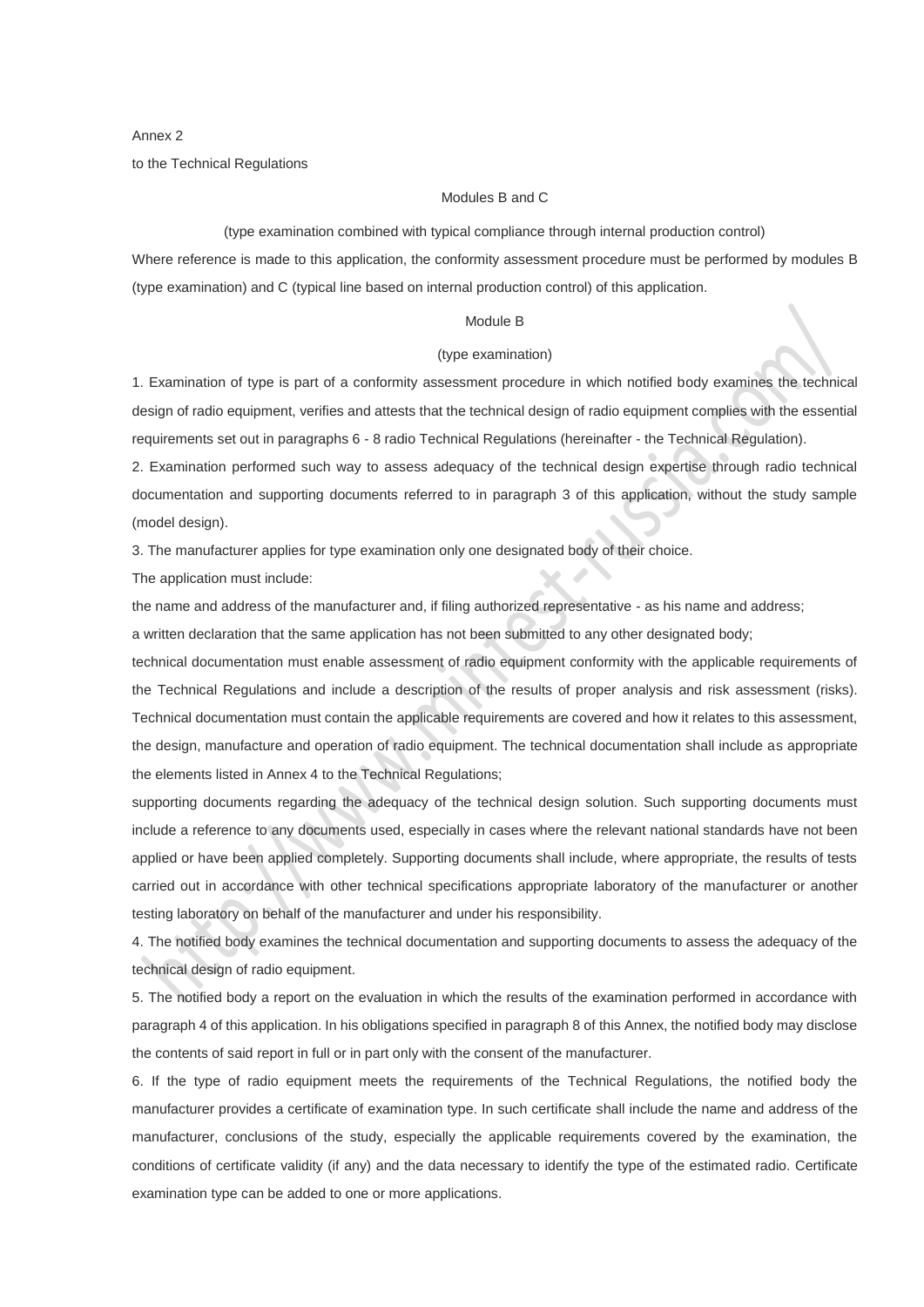The certificate examination type and its annexes shall contain all relevant information that enables you to evaluate the compliance of radio equipment manufactured investigated type of radio equipment and monitor during operation.

If the type of radio equipment does not meet the applicable requirements of the Technical Regulations, the notified body refuses to issue a certificate of examination type and inform the applicant of providing detailed justification for its refusal.

7. The notified body must constantly monitor any changes in the present state of the conventional radio engineering, which indicate that the approved type may no longer comply with the applicable requirements of the Technical Regulations and shall determine whether such changes require further investigation. If these changes require further investigation, the designated authority shall notify the manufacturer.

The manufacturer must inform the notified body which retains the technical documentation related to the certification examination type, all modifications approved type that may affect the compliance of radio equipment with the essential requirements of the Technical Regulation or force conditions specified certificate. Such modifications require additional research and radio type approval in the form of a supplement to the initial examination certificate type.

8. Each designated authority shall inform the authority that appoints of issued or canceled his certificate of examination type and / or any amendments thereto, as well as periodically or upon request, the body that appoints, gives him a list of certificates and / or any -yakyh additions to them, he refused extradition or action which stopped or set them on other restrictions.

Each designated authority shall inform the other notified bodies of certificates of examination type and / or any amendments thereto, to issue he refused, or action are canceled, suspended or set other restrictions, and on request - also on issued them certificates of examination type and / or additions thereto.

Each notified body shall inform the central body of executive power in communications issued certificates on the examination type and / or additions to them in cases where standards on the list of national standards were not applied or applied partially.

The body appointing the relevant public market surveillance and other designated authorities may at the request of the designated authority to receive a copy of the certificate of examination type and / or additions thereto.

The body appointing the relevant public market surveillance and central government authorities in connection with requests for the right to receive a copy of the technical documentation and the results of studies conducted by the designated authority.

The designated authority keeps a copy of the certificate of examination type, applications and additions to it, test reports, technical information pursuant to paragraph 1 of Annex 4 to the Technical Regulations for 10 years after the examination type radio or before the expiry of the certificate.

9. The manufacturer keeps a copy of the certificate of examination type applications and amendments thereto, together with the technical documentation for granting the requests of public market surveillance for 10 years after the issuance of the last radio unit.

10. The manufacturer's authorized representative may file an application referred to in paragraph 3 of this Annex, and fulfill the obligations specified in paragraphs 7 and 9 of this application, if the definition of responsibilities in the document confirming his authority.

## Module C

#### (conformity to type )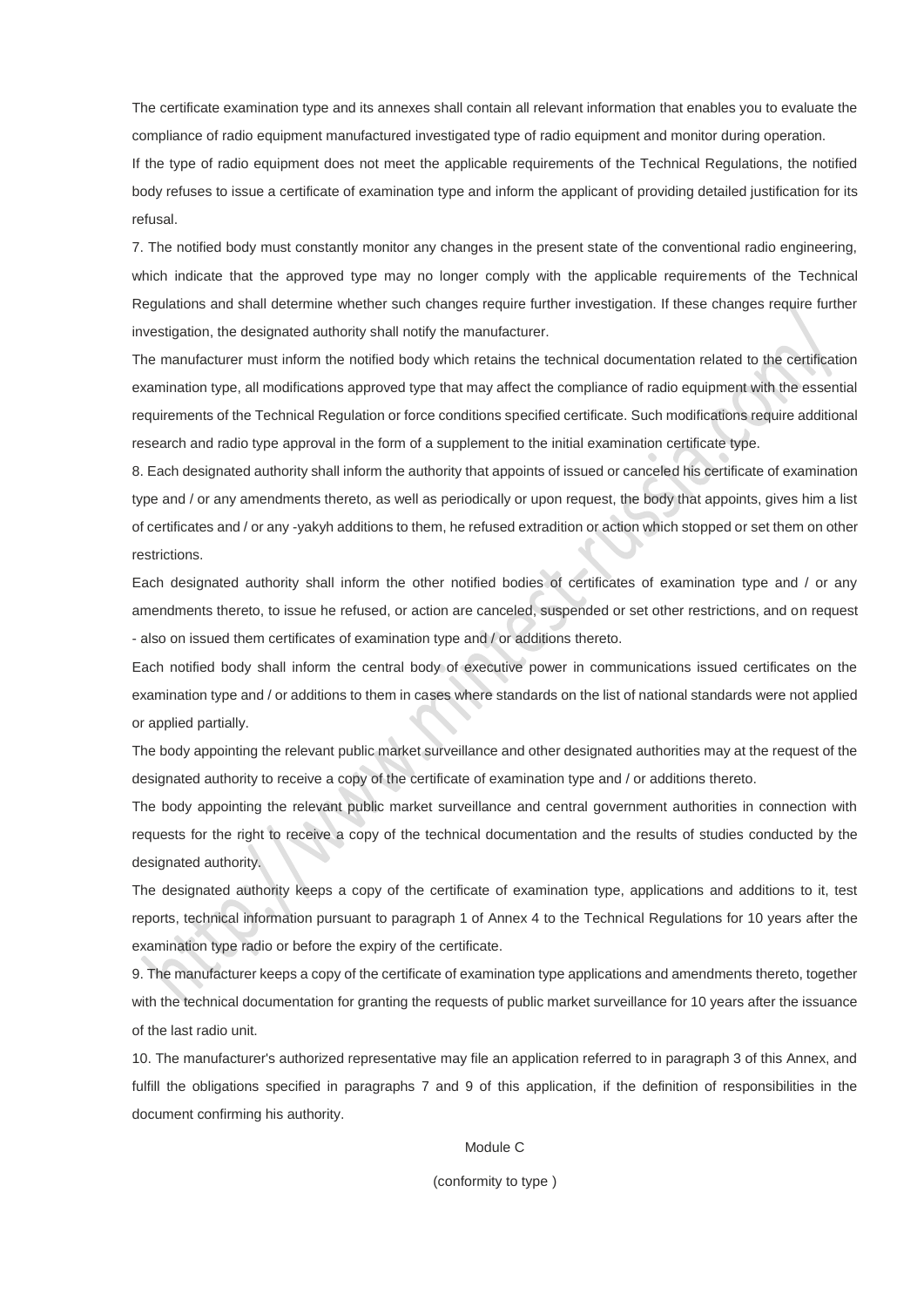## Module C

#### (conformity to type based on internal production control)

11. Conformity to type based on internal production control is that part of a conformity assessment procedure whereby the manufacturer fulfills the obligations specified in paragraphs 12 - 14 of this Annex, and ensures and declares that radio equipment appropriate to the type specified in the certificate of examination type, and the requirements of the Technical regulations, which apply to the radio equipment.

### Production

12. The manufacturer shall take all measures necessary to ensure that the manufacturing process and its monitoring ensure compliance of radio equipment manufactured confirmed type specified in the certificate of examination type and requirements of the Technical Regulations, which apply to the radio equipment.

Marking of conformity with technical regulations and declaration of conformity

13. Producer shall mark of conformity with technical regulations in accordance with paragraphs 58 - 61 Technical regulations for each unit of radio equipment that meets confirmed type specified in the certificate of type examination and the applicable requirements of the Technical Regulations.

14. The manufacturer makes written declaration of conformity for each type of radio equipment and keep it together with the technical documentation for the provision of public inquiries market surveillance for 10 years after the issuance of the last radio unit. Declaration of Conformity must contain information regarding the identification of radio equipment for which it was composed.

A copy of the declaration of conformity provided by the relevant public market surveillance on their requests.

### Authorized representative

15. The responsibilities of the manufacturer set out in paragraphs 13 and 14 of the application on his behalf and under his responsibility can be fulfilled by his authorized representative provided the definition of the responsibilities of a document certifying that authority.

## Annex 3

to the Technical Regulations

### Module H

#### (conformity based on the entire quality assurance)

1. Compliance based on the entire quality assurance is the conformity assessment procedure whereby the manufacturer fulfills the obligations specified in paragraphs 2, 12 and 13 of this Annex, and ensures and declares under sole responsibility that radio equipment complies with the essential requirements set out in Item 6 - 8 radio Technical regulations (hereinafter - the Technical regulation) applied to it.

#### Production

2. The manufacturer provides operation approved by the designated authority under paragraph 3 of this application quality management system for design, production, control and testing manufactured radio equipment and subject to supervision under paragraphs 8 - 11 of this application.

Quality Management System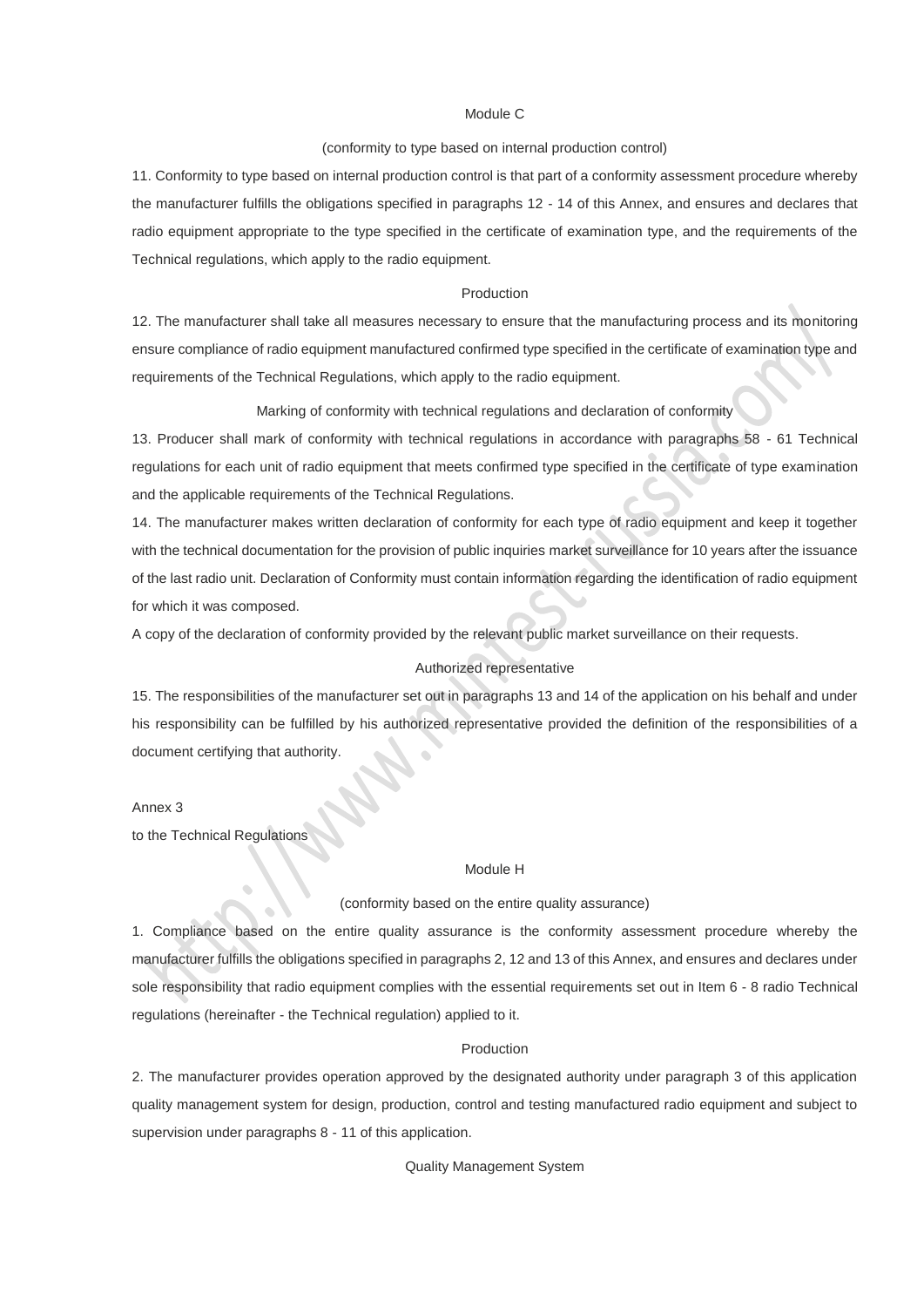3. The manufacturer delivers his chosen designated authority an application for assessment of their quality management system on the appropriate radio.

The application must include:

the name and address of the manufacturer and, if filing authorized representative - as his name and address;

technical data for each type of radio equipment. The technical documentation shall include as appropriate the elements listed in Annex 4 to the Technical Regulations;

the documentation concerning the quality management system;

a written declaration that the same application has not been submitted to any other designated body.

4. The implemented quality management system must ensure compliance of radio equipment requirements applicable to it Technical Regulations.

All items made by the manufacturer, the requirements and provisions of the quality management system must be documented in a systematic and orderly manner in the form of policies, procedures and guidelines set out in writing. Documentation of the quality management system must enable unambiguous interpretation programs, plans, guidelines and protocols (records) on the quality.

The said document shall in particular contain adequate description of:

the quality objectives and the organizational structure, responsibilities and powers of the management products to ensure quality design and radio equipment;

technical specifications for the design, including standards that will be applied, and in cases where the relevant standards of the list of national standards applied in part, the description of the measures used to ensure compliance of radio equipment requirements applicable to it herein;

methods of monitoring and checking project processes and systematic measures that will be used when designing radio equipment belonging to the relevant type of radio equipment;

appropriate methods of production, quality control and quality assurance processes and systematic measures that will be applied;

research and testing to be carried out before, during and after manufacture radio equipment, indicating the frequency of their execution;

records (records) on the quality (inspection reports, test and calibration data, reports on the qualifications of the personnel concerned, etc.);

monitoring tools that allow you to monitor the achievement of the required quality of design and operation of radio equipment and effective quality control system.

5. The notified body assesses the quality management system to determine its compliance with the requirements specified in paragraph 4 of this application.

The designated authority must use the presumption of conformity to speculate on compliance referred to in paragraph 4 of this Annex, the elements of quality management system that meet the relevant requirements of the national standard that is identical to the relevant harmonized European standards.

Group audit as determined by the designated authority should have experience in evaluating quality management systems and be composed of at least one member with experience expert assessment of the relevant radio equipment and its production technology, and knowledge of the applicable requirements of the Technical Regulations.

Evaluation of the quality management system should include a visit to the enterprise manufacturer.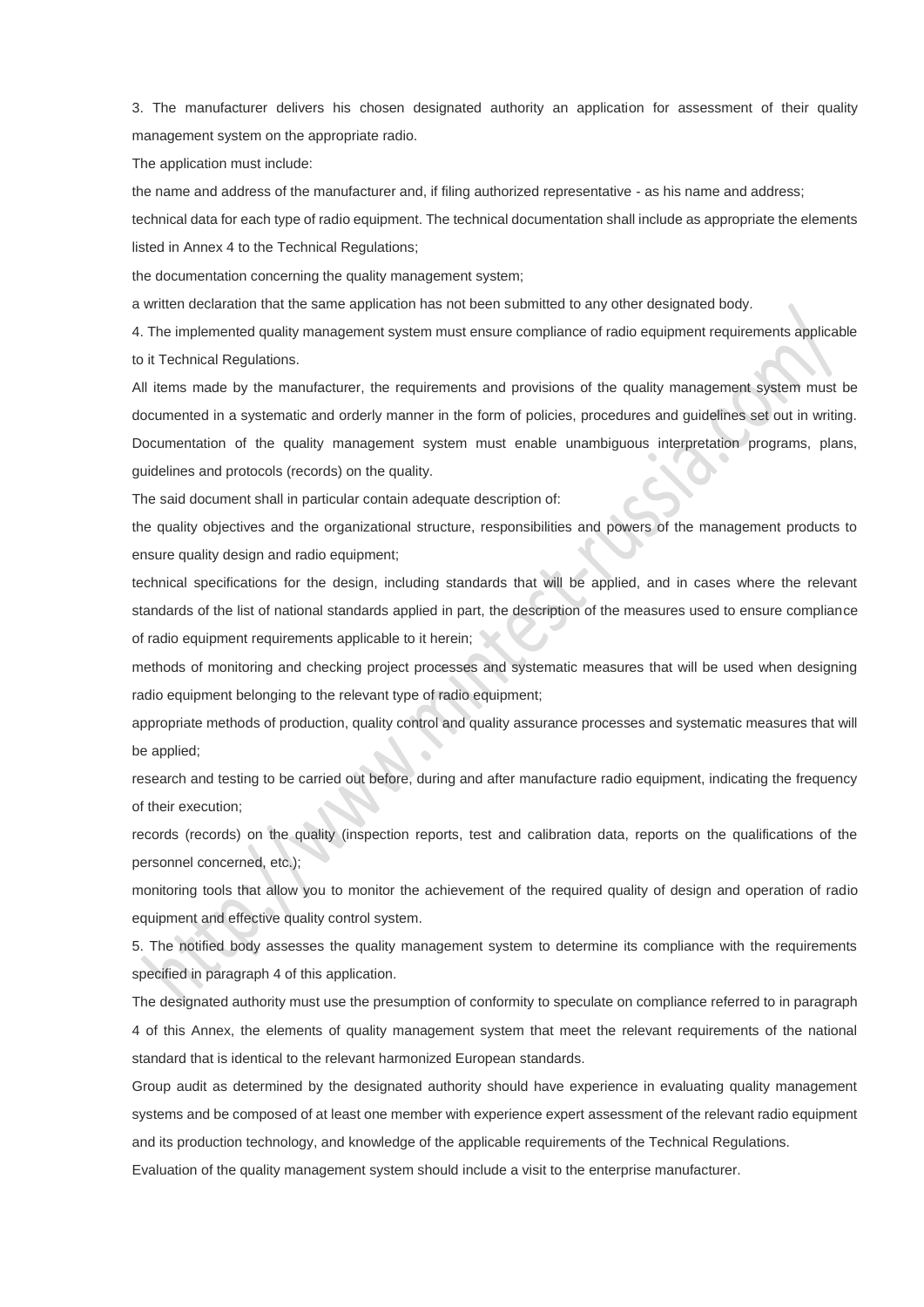The audit team examines the technical documentation referred to in the fourth paragraph of paragraph 3 of this application, to verify the manufacturer's ability to identify the applicable requirements of this Technical Regulation and conduct the necessary research to ensure that the radio these requirements.

The designated authority shall notify the manufacturer or his authorized representative about the decision.

The said notification shall contain the conclusions of the audit and informed decisions about assessment.

6. The manufacturer shall perform the duties associated with ensuring the functioning of the approved quality management system and maintain it in an adequate and effective state.

7. The manufacturer shall inform the notified body that has approved the quality management system of any planned change in such a system.

The notified body assesses any proposed changes and decide upon the ability of the amended quality management system will continue to meet the requirements specified in paragraph 4 of this application or need for re-evaluation.

The designated authority shall notify the manufacturer of its decision. The said notification shall contain the conclusions of the study and informed decisions about assessment.

Surveillance under the responsibility of the notified body

8. The purpose of supervision is to ensure the proper performance of producer responsibilities related to ensuring the functioning of the approved quality control system.

9. For the purposes of surveillance manufacturer shall provide the notified body access to the places of design, manufacture, inspection, testing and storage of radio equipment and all necessary information, including:

documentation of quality management system;

Protocols (records) in quality, provided that part of the quality management system relating to design (analysis, calculations, tests, etc.);

Protocols (records) in quality, provided that part of the quality system relating to manufacture (inspection reports, test and calibration data, reports on the qualifications of the personnel concerned, etc.).

10. The notified body shall conduct periodic audits to ensure that the manufacturer uses and supports in good condition approved quality management system and provide the manufacturer of the audit report.

11. In addition to periodic audits, the notified body may carry out visits to the manufacturer without notice. During such visits the notified body may, if necessary to test radio or entrust their implementation to verify the proper operation of the QMS. The notified body must provide the manufacturer a report on the visit, and if testing - and test report.

#### **Marking of conformity with technical regulations and declaration of conformity**

12. Producer shall mark of conformity with technical regulations in accordance with paragraphs 58 - 62 Technical regulations and identification number of the notified body referred to in paragraph 3 of this Annex, for each unit of radio equipment that meets the applicable requirements of the Technical Regulations.

13. The manufacturer makes written declaration of conformity for each type of radio equipment and stores it together with the technical documentation for the provision of public inquiries market surveillance for 10 years after the issuance of the last radio unit. Declaration of Conformity must contain information regarding the identification of radio equipment for which it was composed.

A copy of the declaration of conformity provided by the relevant public market surveillance on their requests.

14. The manufacturer shall, within 10 years after issuance of the last radio unit to store and provide public authorities at their request:

technical documentation referred to in the fourth paragraph of paragraph 3 of this Annex;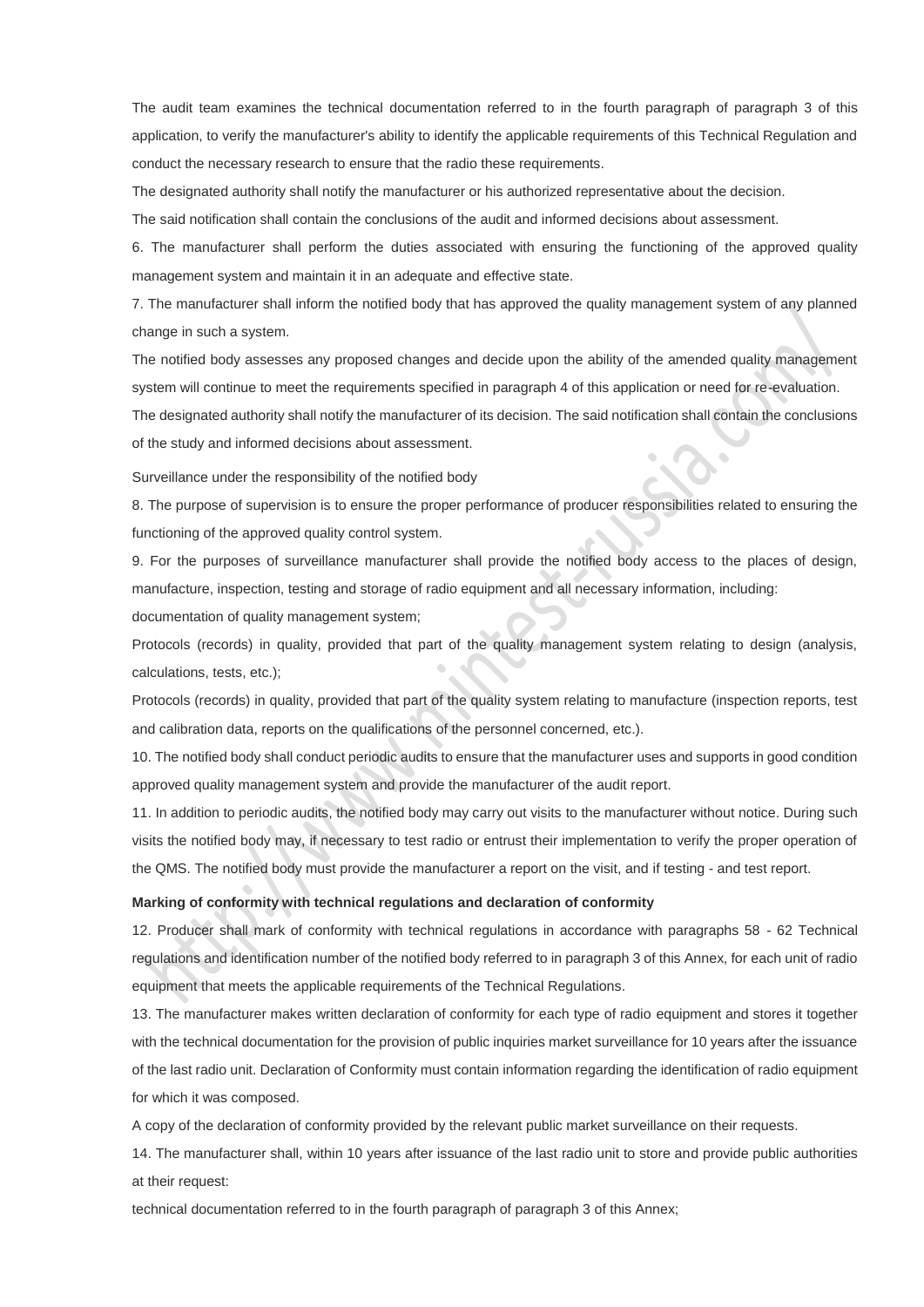the documentation concerning the quality management system referred to in Paragraph five of paragraph 3 of this Annex;

manufacturer approved changes to the quality management system referred to in paragraph 7 of this application (if such changes);

decisions, reports and records of the designated authority referred to in paragraphs 7, 10 and 11 of this application.

15. Each designated authority shall notify the appointing of issued or canceled them documents on quality management systems and periodically or upon request, provide him with a list of refusals to approve the document system and approved documents on quality management systems, performance he stopped or set them on other restrictions. Each designated authority shall inform the other designated authorities to refuse approval of quality systems, suspension, cancellation or setting other restrictions on them, and on request - also on the approved quality system.

#### Authorized representative

16. Duties of products referred to in paragraphs 3, 7, 12 - 14 of this application on his behalf and under his responsibility can be fulfilled by his authorized representative provided the definition of the responsibilities of a document certifying that authority.

Annex 4 to the Technical Regulations

### **CONTENTS**

#### technical documentation

1. The technical documentation must contain at least the following elements:

1) a general description of radio equipment, including:

photographs or illustrations showing the exterior, labeling and internal layout;

versions of software or hardware implemented software that may affect compliance with the essential requirements; User information and instructions for use;

2) technical project, including engineering drawings and schemes of components, node assembly, electrical circuits and related information;

3) description and explanation necessary for understanding these drawings and diagrams and the operation of radio equipment;

4) a list of standards and the list of national standards that are identical with the harmonized European standards and conformity which provides presumption of conformity of radio equipment with the essential requirements and applied in full or in part, and in the case where such standards have not been applied, a description of decisions taken to ensure compliance essential requirements of the technical regulations radio (hereinafter - the technical regulation), including a list of other applicable technical specifications. In case of partial application of these standards in the technical documentation to be given those parts of standards that have been applied;

5) a copy of the declaration of conformity;

6) where the conformity assessment was conducted using module given in Annex 2 to the Technical Regulations, a copy of the certificate of examination type and its annex, which was issued by the designated authority;

7) results of design calculations carried out inspections and related information;

8) test reports;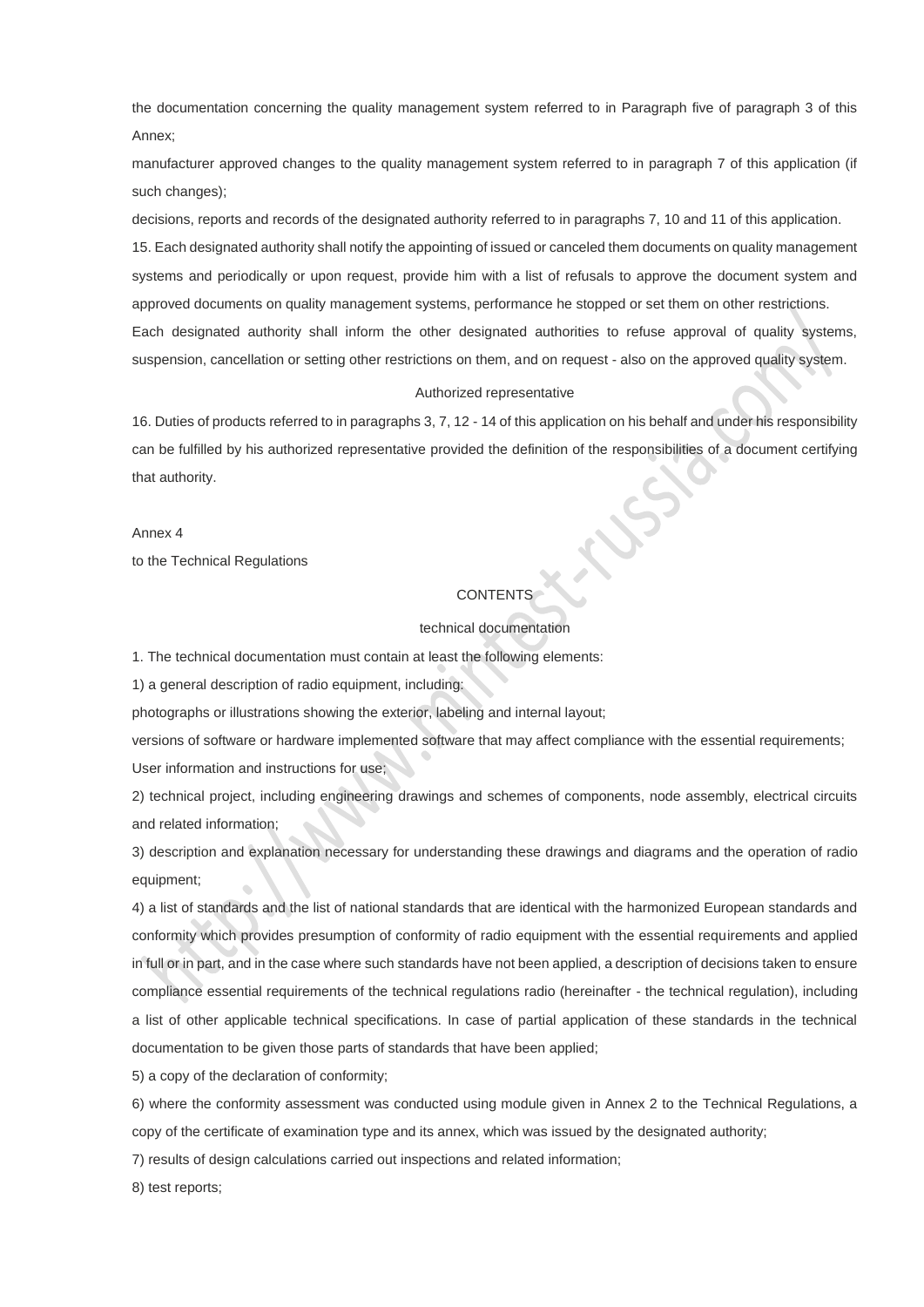9) explain accordance with paragraph 20 of the Technical Regulation and explanation of guidance or not guidance information on the package in accordance with paragraph 28 of the Technical Regulations.

2. Elements of the technical documentation referred to in the fourth paragraph of point 1, paragraphs 4, 5, 6 and 9 of paragraph 1 of this application, drawn up according to the law on the use of languages.

## Annex 5

to the Technical Regulations

| Declaration of Conformity (N XXX) * |       |          |                                                                                                                                                                                                                                                                                                                                       |          |            |              |       |            |            |        |                |                      |
|-------------------------------------|-------|----------|---------------------------------------------------------------------------------------------------------------------------------------------------------------------------------------------------------------------------------------------------------------------------------------------------------------------------------------|----------|------------|--------------|-------|------------|------------|--------|----------------|----------------------|
| 1.                                  | Radio |          | Equipment                                                                                                                                                                                                                                                                                                                             | (product | type,      |              | batch | number     | or         | serial |                | number)              |
| 2.                                  | Name  | and      | address                                                                                                                                                                                                                                                                                                                               | of       | the        | manufacturer |       | his<br>or  | authorized |        | representative |                      |
|                                     |       |          | 3. This declaration of conformity issued under the personal responsibility of the manufacturer.<br>4. Object of the declaration (identification of radio equipment that allows it to ensure traceability, can include                                                                                                                 |          |            |              |       |            |            |        |                |                      |
| color                               |       | accurate | image                                                                                                                                                                                                                                                                                                                                 | if       | necessary  |              | to    | identify   | the        |        | said           | radio)               |
|                                     |       |          | Technical regulations for radio equipment;<br>other technical regulations (if necessary).<br>6. Links to relevant standards of the list of national standards that have been applied, or links to other technical<br>specifications on which conformity is declared (indicating the identification number, version and date of issue) |          |            |              |       |            |            |        |                |                      |
| 7.                                  |       |          | Designed                                                                                                                                                                                                                                                                                                                              |          |            | conformity   |       |            | assessment |        |                | body                 |
| (name                               | and   |          | identification                                                                                                                                                                                                                                                                                                                        | number   |            | assigned     | to    | the        | register   | of)    |                | performed<br>(his    |
|                                     |       |          | description of the action) and the type examination certificate issued N ______ from ______________                                                                                                                                                                                                                                   |          |            |              |       |            |            |        |                | $20$ <sub></sub> (In |
| case                                | of    |          | involvement                                                                                                                                                                                                                                                                                                                           | of       | designated |              |       | conformity | assessment |        | body)          |                      |

8. Where appropriate description of components and accessories, including software, through which radio equipment is functioning as intended and be covered by a declaration of conformity.

9. Additional information

Signed on behalf of the \_\_\_\_\_\_\_\_\_\_\_\_\_\_\_\_\_\_\_\_\_\_\_\_\_\_\_\_\_\_\_\_\_\_\_\_\_\_\_\_\_\_\_\_\_\_\_\_\_\_\_\_\_

\_\_\_\_\_\_\_\_\_\_\_\_\_\_\_\_\_\_\_\_\_\_\_\_\_\_\_\_\_\_\_\_\_\_\_\_\_\_\_\_\_\_\_\_\_\_\_\_\_\_\_\_\_\_\_\_\_\_\_\_\_\_\_\_ \_\_\_\_ \_\_\_\_\_\_\_\_\_ 20\_\_.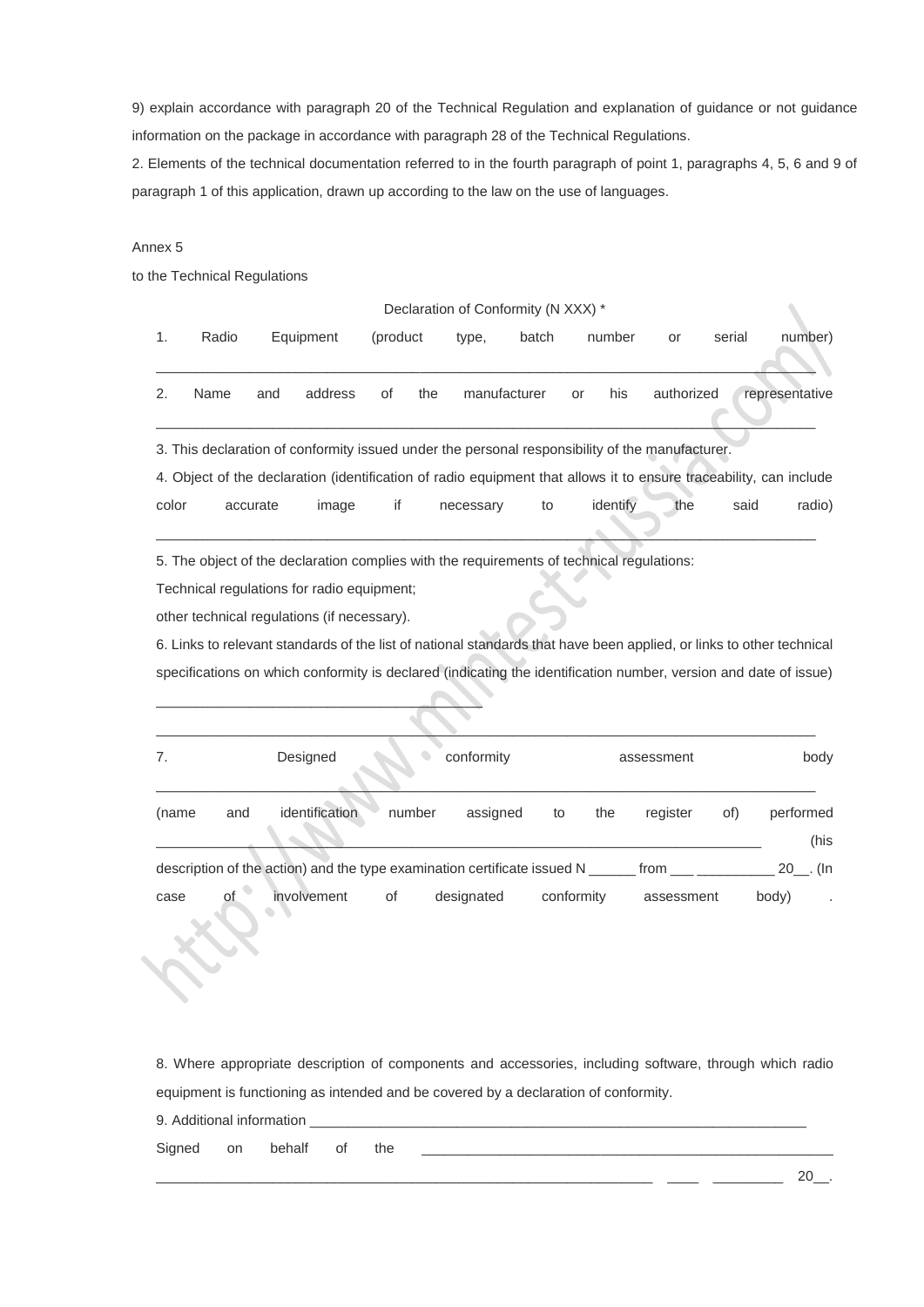

\* Assignment producer declaration of conformity number is optional.

Annex 6

to the Technical Regulations

SIMPLIFIED Declaration

of Conformity

Simplified declaration of conformity referred to in paragraph 29 of the Technical Regulation of radio equipment shall be as follows: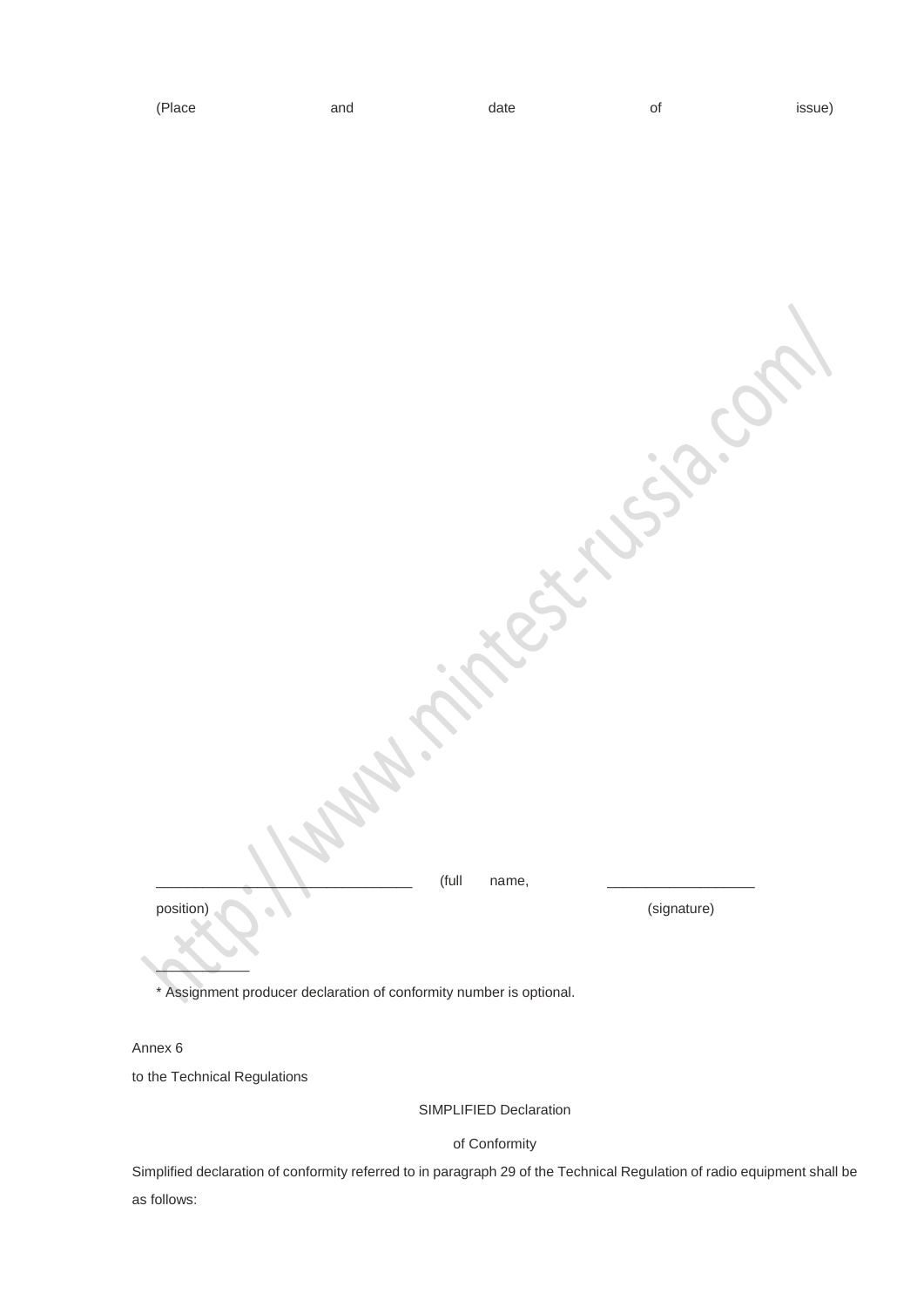real (name of manufacturer) declares that the type of radio equipment (radio equipment type designation) meet the technical regulations of radio equipment;

the full text of the declaration of conformity is available on the website at:

Annex 7

to the Technical Regulations

\_\_\_\_\_\_\_\_\_\_\_\_\_\_\_\_\_\_\_\_\_\_\_\_\_\_\_\_\_\_\_\_\_\_\_\_\_\_\_\_\_\_\_\_\_\_\_\_\_\_\_.

## TABLE OF CONFORMITY

Directive 2014/53 / EC of the European Parliament and of the Council of 16 April 2014 on the harmonization of the laws of the Member States to supply radio equipment on the market and repealing Directive 1999/5 / EC Radio and

| The provisions of the Directive            | The provisions of the Technical Regulations |
|--------------------------------------------|---------------------------------------------|
| Part I Article 1                           | the first paragraph of paragraph 1          |
|                                            | second paragraph 1                          |
| Part two of Article 1                      | paragraph 2                                 |
| Part three of Article 1                    | $\vert \S 3$                                |
| Part Four Article 1                        | second paragraph 4                          |
| Paragraph 8 of the preamble                | third paragraph of paragraph 4              |
| Paragraph 1 - 17, 19 - 24, 26 of Article 2 | paragraphs 1 - 24, paragraph 5              |
| Paragraph 18 of Article 2                  | the last paragraph of paragraph 5           |
| Paragraph 25 of Article 2                  |                                             |
|                                            | the last paragraph of paragraph 5           |
| Part two of Article 2                      |                                             |
| Article 3, Part One                        | Section 6                                   |
| Part two of Article 3                      | first paragraph of item 7                   |
| Paragraph 10 of the preamble               | second paragraph - fourth paragraph 7       |
| Part three of Article 3                    | paragraph 8                                 |
| Article 4                                  | paragraph 9                                 |
| Part one of Article 5                      | paragraph 10                                |
| Part two of Article 5                      | paragraph 11                                |
| Third and fourth parts of Article 5        | paragraph 12                                |
| Part five of Article 5                     |                                             |
| Article 6                                  | paragraph 13                                |
| Article 7                                  | paragraph 14                                |
| Article 8                                  | paragraphs 15 and 16                        |
| Article 9                                  | paragraphs 17 and 18                        |
| Article 10                                 | paragraphs 19 - 30                          |
| Article 11                                 | paragraphs 31 and 32                        |

Technical Regulations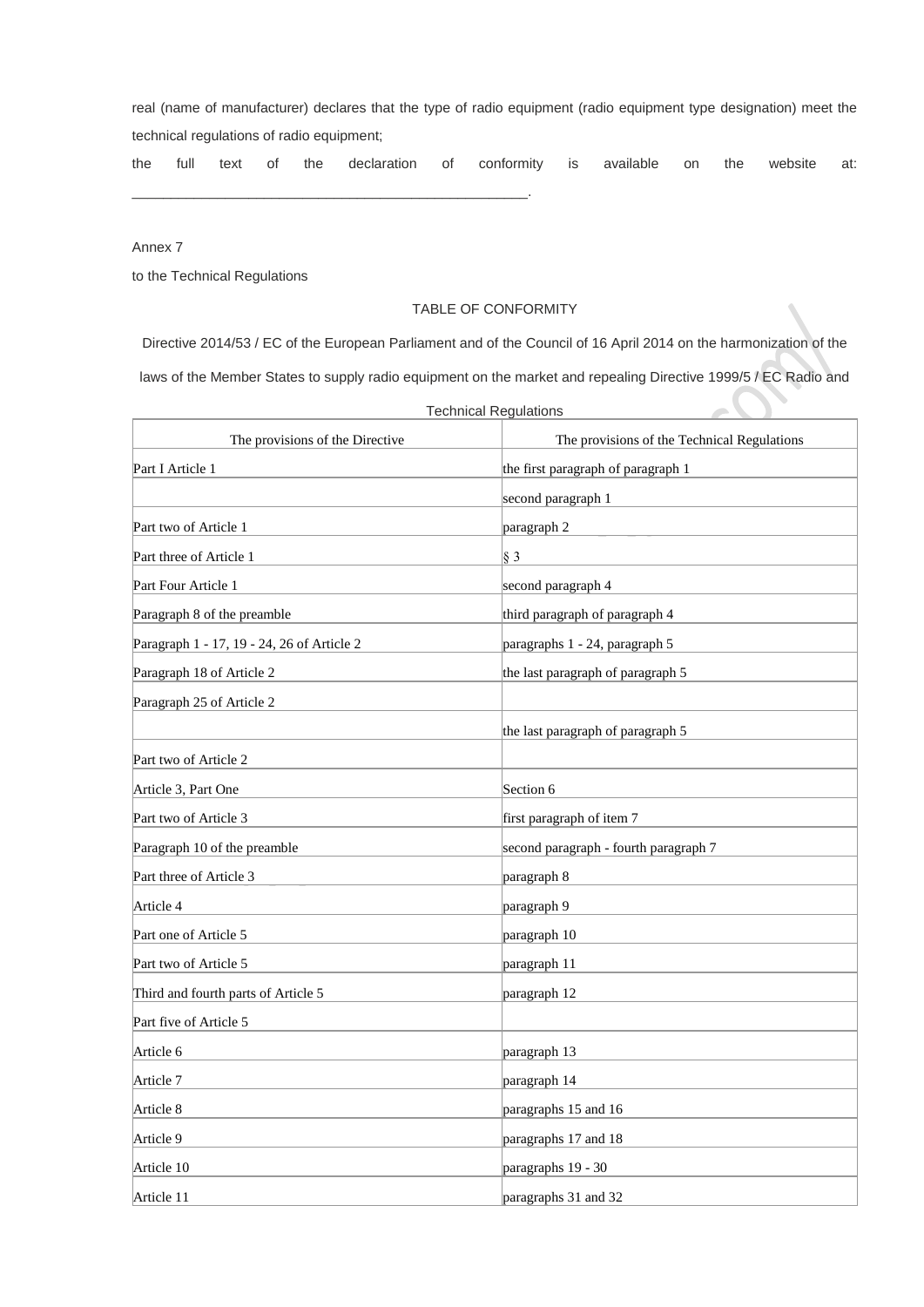| Article 12                                             | paragraphs 33 - 41                                          |
|--------------------------------------------------------|-------------------------------------------------------------|
| Article 13                                             | paragraphs 42 - 46                                          |
| Article 14                                             | paragraph 47                                                |
| Article 15                                             | paragraph 48                                                |
|                                                        | § 49 first paragraph                                        |
| Article 16                                             | second paragraph of Section 49                              |
| Article 17                                             | paragraphs 50 - 53                                          |
| Article 18                                             | paragraphs 54 - 57                                          |
| Article 19                                             | paragraphs 58 and 59                                        |
| Article 20                                             | paragraphs 60 - 63                                          |
| Article 21                                             | paragraphs 64 - 67                                          |
| Articles 22 - 24                                       |                                                             |
| Article 25                                             | paragraph 68                                                |
| Parts of the first, second and ninth Article 26        | paragraph 69                                                |
| PART THREE - eighth, tenth, eleventh Article 26        | paragraphs 70 - 77                                          |
| Article 27                                             |                                                             |
| Article 28                                             | paragraphs 78 - 81                                          |
| Articles 29 - 32                                       | paragraph 68                                                |
| Article 33                                             |                                                             |
| Article 34                                             | paragraphs 82 - 86                                          |
| Article 35                                             | paragraph 87                                                |
| Article 36                                             | paragraphs 88 and 89                                        |
| Article 37                                             |                                                             |
| Article 38                                             | paragraph 90                                                |
| Article 39                                             | paragraph 91                                                |
| Parts of the first, third, fifth Article 40            | paragraphs 92 - 94                                          |
| Parts of the second, fourth, sixth - eighth Article 40 |                                                             |
| Article 41                                             |                                                             |
| Article 42                                             |                                                             |
| Article 43                                             | paragraphs 95 and 96                                        |
| Articles 44 - 47                                       |                                                             |
| Article 48                                             | paragraph 3 of the resolution, which approved the Technical |
|                                                        | Regulations                                                 |
| Articles 49 - 52                                       |                                                             |
|                                                        | paragraph 97                                                |
| Annex I                                                | paragraph 2                                                 |
| Annex II                                               | Annex 1 to the Technical Regulations                        |
| Annex III                                              | Annex 2 to the Technical Regulations                        |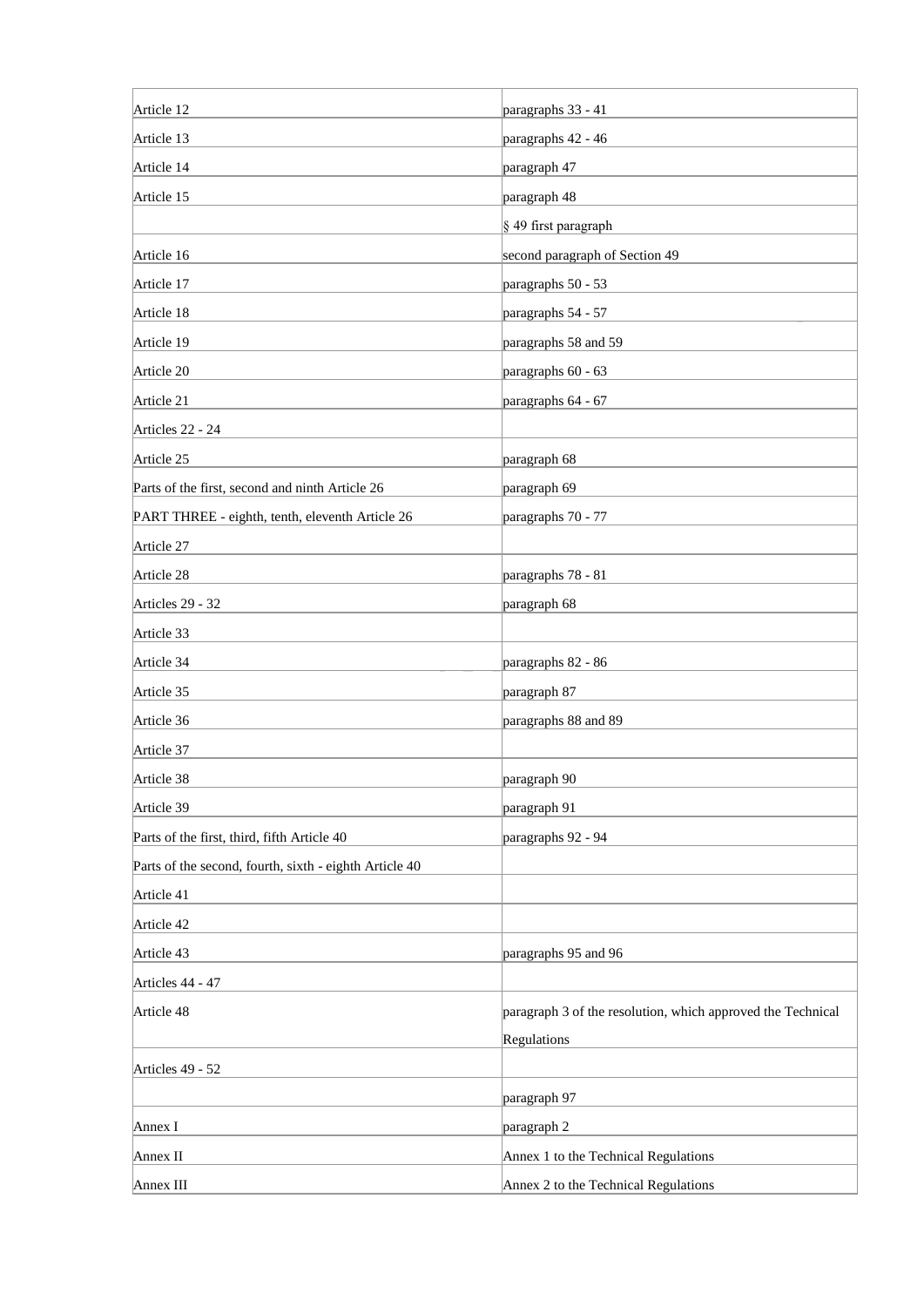| Annex IV      | Annex 3 of the Technical Regulations |
|---------------|--------------------------------------|
| Annex V       | Annex 4 to the Technical Regulations |
| Annex VI      | Annex 5 to the Technical Regulations |
| Annex VII     | Annex 6 to the Technical Regulations |
| Appendix VIII | Annex 7 to the Technical Regulations |

# APPROVED

the decision of the Cabinet of Ministers of Ukraine

of 24 May 2017 g. N 355

## Plan of

|                                                                                                       | measures on implementation or technical regulations radio |                           |
|-------------------------------------------------------------------------------------------------------|-----------------------------------------------------------|---------------------------|
| Name of the event                                                                                     | Responsible for execution                                 | Term of                   |
| 1. Bringing if necessary their regulations into line with the                                         | Administration of the State Special                       | 2017 - 2018 years         |
| Radio Technical Regulations (hereinafter - the Technical                                              | NCCIR (by consent)                                        |                           |
| Regulation)                                                                                           | Economic Development                                      |                           |
| 2. Development and publication of list of national standards that Administration of the State Special |                                                           | constantly                |
| are identical with the harmonized European standards and                                              | NCCIR (by consent)                                        |                           |
| conformity which provides presumption of conformity of radio                                          |                                                           |                           |
| equipment with the essential requirements of the Technical                                            |                                                           |                           |
| Regulation                                                                                            |                                                           |                           |
| 3. Ensuring the development and revision of national standards                                        | national standardization body                             | - "-                      |
| necessary for the conformity assessment of radio equipment                                            | Administration State Special                              |                           |
|                                                                                                       | NCCIR (by consent)                                        |                           |
| 4. Appointment of radio equipment conformity assessment                                               | Economic Development                                      | - "-                      |
| requirements of the Technical Regulation and publish a list of                                        |                                                           |                           |
| such bodies                                                                                           |                                                           |                           |
| 5. Amendments to the Technical Regulations                                                            | Administration of the State Special                       | if necessary              |
| 6. Development and implementation of regulations in                                                   | Administration of the State Special                       | constantly                |
| accordance with the Technical Regulations                                                             | NCCIR (by consent)                                        |                           |
| 7. Creation of sectoral groups designated authorities to assess                                       | Economic Development                                      | before the enactment of   |
| compliance with the Technical Regulations and enforcement of                                          | Administration of the State Special                       | the Technical Regulations |
| such a group task                                                                                     | NCCIR (by consent)                                        |                           |
|                                                                                                       | designated conformity assessment                          |                           |
|                                                                                                       | bodies                                                    |                           |

# measures on implementation of technical regulations radio

## APPROVED

the decision of the Cabinet of Ministers of Ukraine of 24 May 2017 g. N 355